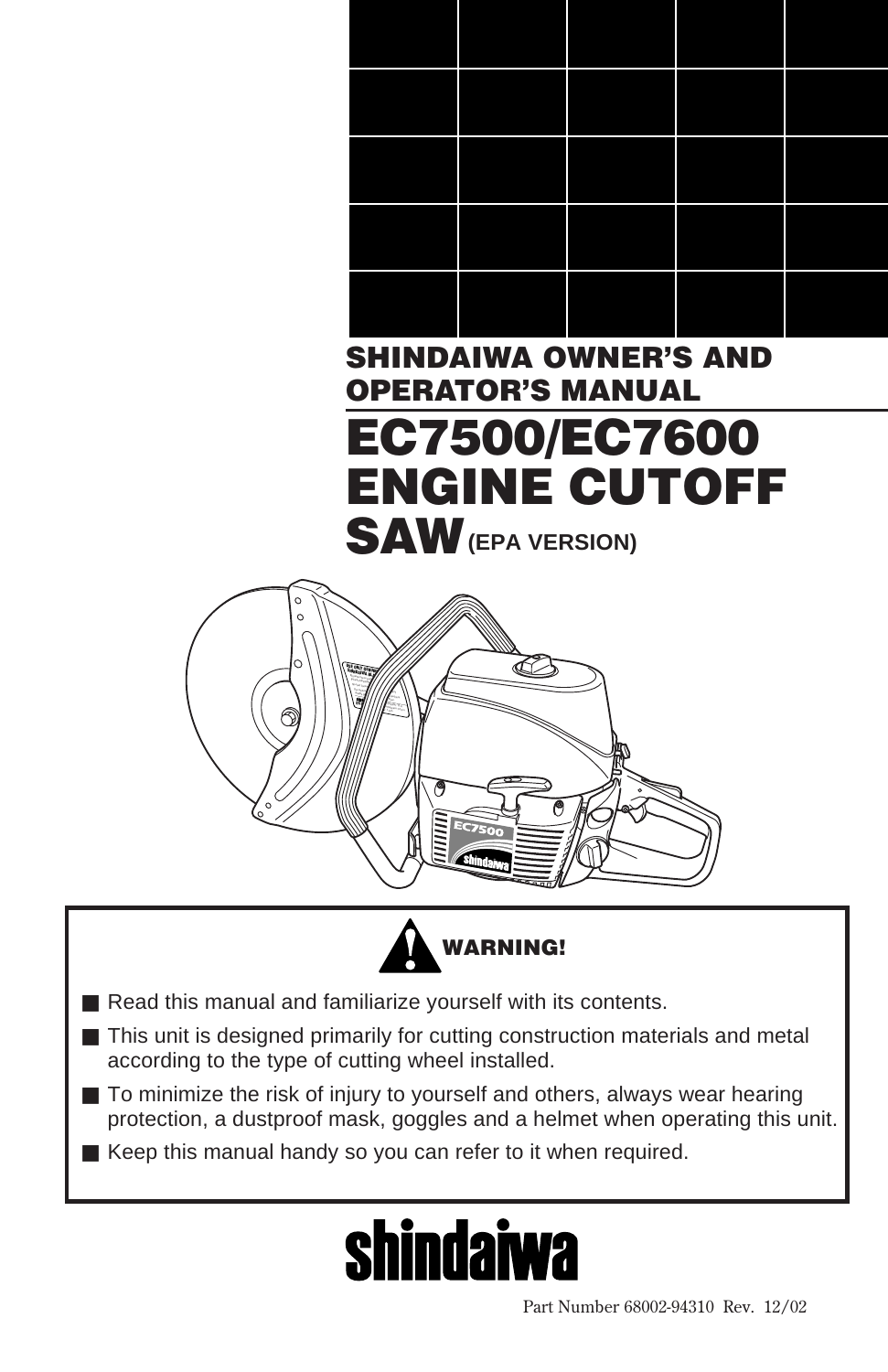### **Contents** Page

| Safety/Operation Information Labels7 |  |
|--------------------------------------|--|
|                                      |  |
|                                      |  |
|                                      |  |
| Filling the Fuel Tank  11            |  |
| Starting/Stopping the Engine12       |  |
|                                      |  |
| Inspection and Maintenance  16       |  |
|                                      |  |
|                                      |  |
| Emission Warranty Statement25        |  |
|                                      |  |

Shindaiwa Inc. reserves the right to make changes to products without prior notice, and without obligation to make alterations to units previously manufactured.

### **Attention Statements**

Throughout this manual are special "attention statements".



### **WARNING!**

A statement preceded by the word "WARNING" contains information that should be acted upon to prevent serious injury.

### **CAUTION!**

A statement preceded by the word "CAUTION" contains information that should be acted upon to prevent unit damage.

### **IMPORTANT!**

A statement preceded by the word "IMPORTANT" is one that possesses special significance.

#### **NOTE:**

A statement preceded by the word "NOTE" contains information that is handy to know and may make your job easier.

### **Labels and Symbols**

The following are symbols that appear on the unit.



Read and follow the operator's manual. Failure to do so could result in serious injury.



Always wear hearing protection, a dustproof mask, goggles and a helmet when operating this unit.

Fuel Filler



The following symbols are meant to provide important reminders.



#### **Be aware of kickback!**

Kickback may force the cutting-off wheel up and back toward the operator with a lightning-fast reaction. Kickback can occur whenever the upperhalf of the cutting-off wheel touches an object while operating the unit.



**Be aware of thrown objects!**



Using this cut-off saw, or any other high-speed power tool, can be hazardous. As a result, you must employ special safety precautions to reduce the risk of injury or fire.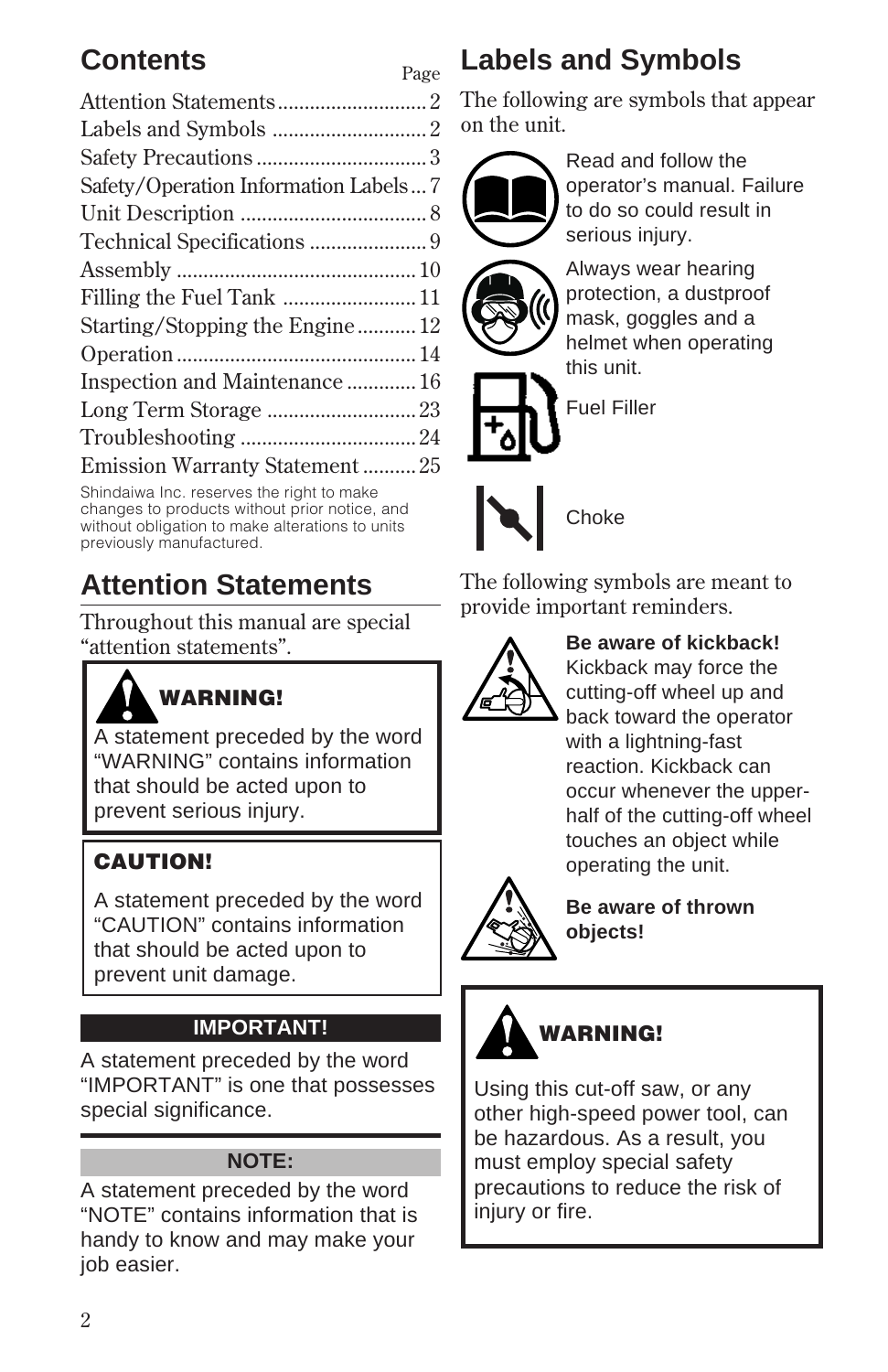

#### **Before Operation**

- Children and people who do not understand this manual must not use this unit.
- Never allow other people or animals to be near the unit when starting or operating.
- Never touch a rotating cut-off wheel.
- Operate the unit only in a well ventilated area.
- Never operate the unit in a closed area such as a room, warehouse or tunnel. Running the unit in a closed area may cause serious illness or even death due to exhaust gas.
- Never allow any people or animals near exhaust gas.
- Never inhale exhaust gas.
- Never make unauthorized modifications or alterations to any of the components of the unit, and never operate the unit without the wheel guard or muffler.
- This unit is designed for oneman operation and must be operated by only one person.
- Never operate the unit when you are tired or under influence of any substance that could impair vision, dexterity or judgement.
- When operating the unit, always wear snug-fitting clothing, safety gloves, safety non-skid footwear, hearing protection, a dust-proof mask, a helmet and goggles. Never wear floppy clothing, shorts, sandals or accessories that could become entangled.
- To minimize the risk of sparks igniting clothing while operating the unit, wear clothing made of leather, wool, tightly-woven cotton, or cotton treated with flame-retardant.
- Never use any cut-off wheel that is not recommended in this manual.
- Do not start or operate the unit unless you have a clear work area and secure footing.
- Never smoke or use fire near the unit or its fuel.
- Since the muffler and exhaust gas become very hot, make sure there are no flammable substances near the unit.
- Never run the unit if you discover a fuel leak.
- A first-time operator should obtain practical instruction from a dealer or an experienced user before using the unit.
- Make sure all the components are in place and the bolts are securely fastened.
- Make sure the cut-off wheel is securely fastened and is not damaged. Never use a cut-off wheel with cracks, distortion, or one that is unbalanced.
- Make sure the belt tension is properly adjusted and the wheel guard, belt guard and clutch cover are securely assembled.
- Always inspect the front handle, rear handle and wheel guard before use, and never use the unit if the parts are damaged.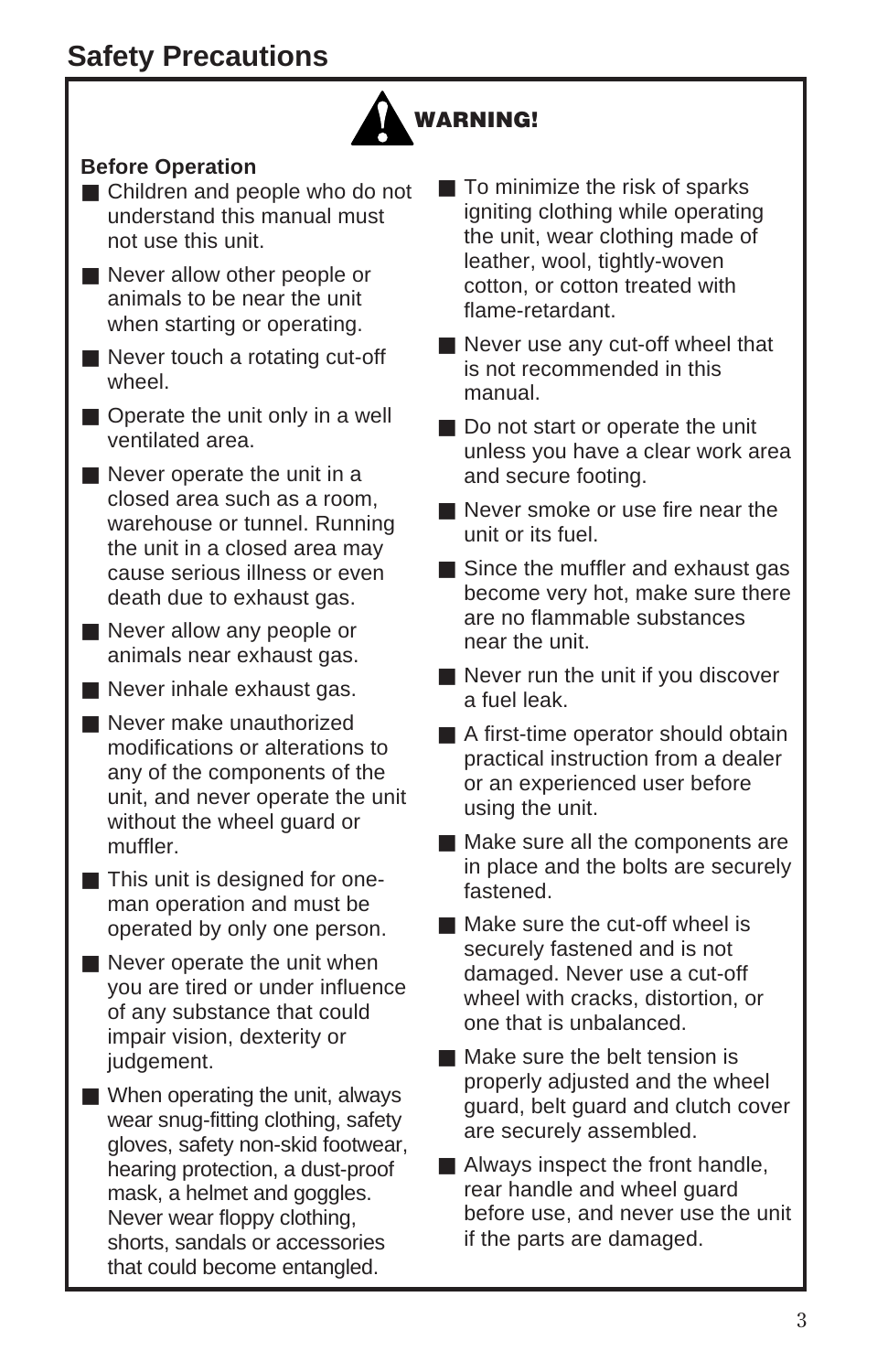### **Safety Precautions (continued)**

### **WARNING!**

### **Before Operation (continued)**

- Before cutting into a material, familiarize yourself with the risks associated with dust, fumes, or mists that may be generated during operation. **Make sure you provide adequate protection against harmful emissions.** A highperformance respirator and/or water attachment may be required.
- Do not use the cut-off saw to cut or disturb asbestos or products containing or wrapped in asbestos. If you believe you might be cutting asbestos, contact your supervisor.

#### **Fueling the Unit**

■ Mixing fuel and engine fueling must be done outside, and where no other combustibles are nearby.

$$
\frac{1}{\left(\frac{1}{\sqrt{2}}\right)^{2}}\left(\frac{1}{\sqrt{2}}\right)^{2}
$$

**Figure 1. Start the engine at least 10 feet (3 meters) from a fueling location.**

### **Starting The Engine**

- Start the engine at least 10 feet (3m) away from a fueling location.
- When starting the engine, make sure the cut-off wheel does not touch any object or ground. As soon as the engine starts, the cut-off wheel may begin to rotate.
- Open the fuel cap slowly to release any possible build-up of pressure.
- Never refuel when the unit is hot. Allow to cool before refueling.
- Never fuel when the engine is running.
- After fueling, wipe all spilled fuel. Cutting metal may cause sparks from the cut-off wheel and may ignite spilled fuel which could result in serious injury.
- Start the engine according to the instructions in this manual. Start the engine on a firm, stable surface. Make sure the area is clear of bystanders. **Starting the engine must be done by only one person without any assistance.**
- The cut-off wheel should not rotate at engine idle. If it does, reduce idle speed.
- Never leave the unit running unattended.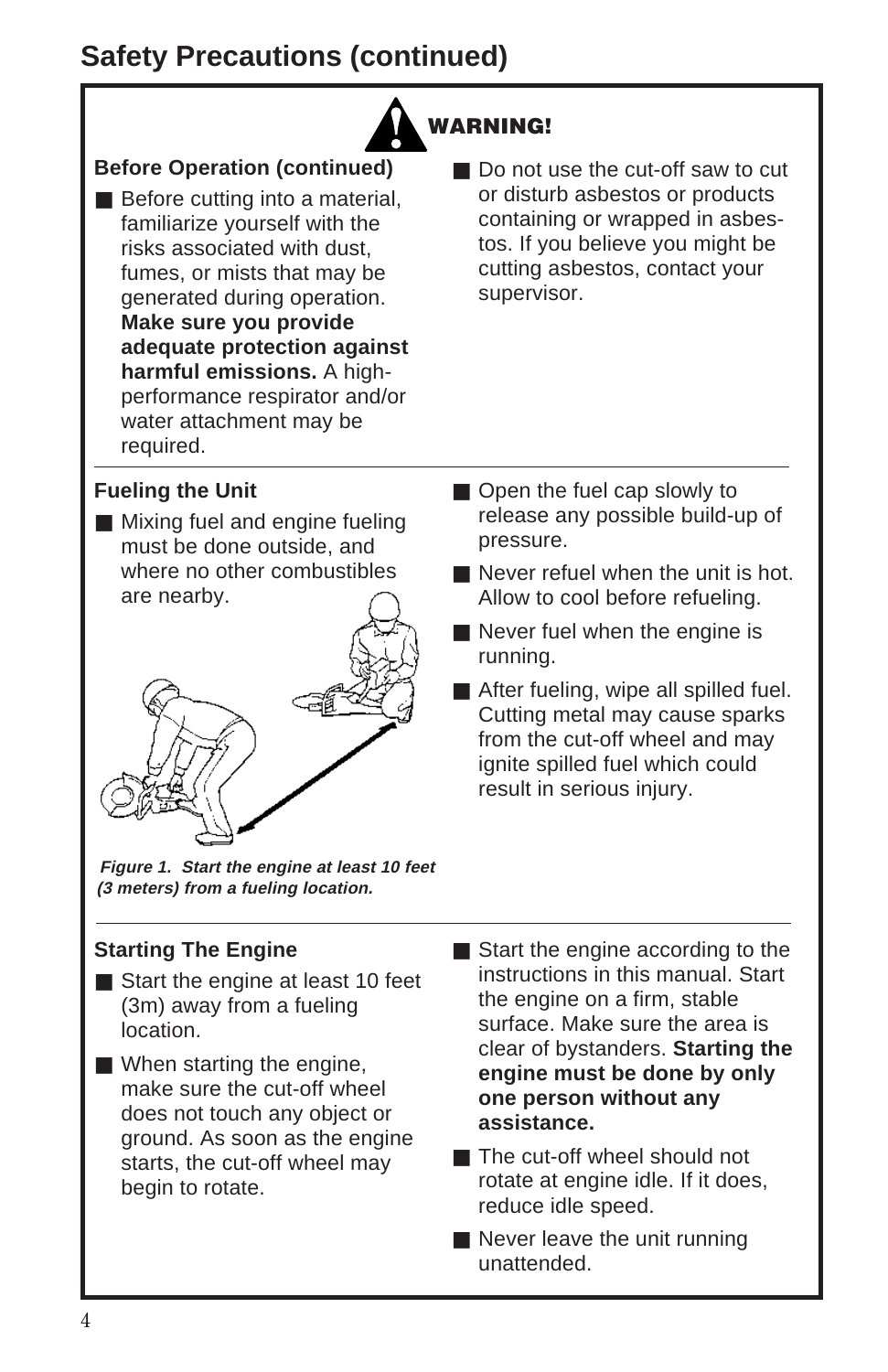### **Safety Precautions (continued)**



#### **Kickback**

- Kickback may force the cut-off wheel up and back toward the operator lightning-fast.
- Kickback can occur whenever the upper half of the cut-off wheel touches an object. Never cut an object using the upper half of the cut-off wheel.



**Figure 2. Always be aware of, and prepared for, kickback.**

#### **Operation**

■ The unit must be held firmly with both hands, one hand on the rear handle, the other on the front handle. Never hold onto any other part of the unit.



**Figure 3. Always operate below chest level.**

- This unit must be operated below chest level. Operating above chest level may result in serious injury.
- When cutting vertically, the unit should be positioned horizontally or with the wheel side tilted slightly down. When cutting horizontally, the recoil starterside should face up.
- Never impact or apply pressure to the sides of the cut-off wheel for any reason.
- Maintain firm and stable footing during operation. Do not overreach.
- When working in a group, make sure operators are least 30 feet (10 meters) away from each other.
- If you drop the unit or strike it against a hard surface, stop the engine immediately and inspect for damage. If you discover damage, have it repaired before you return the unit to service.
- Check the fuel filler cap regularly during operation to make sure it remains securely tightened.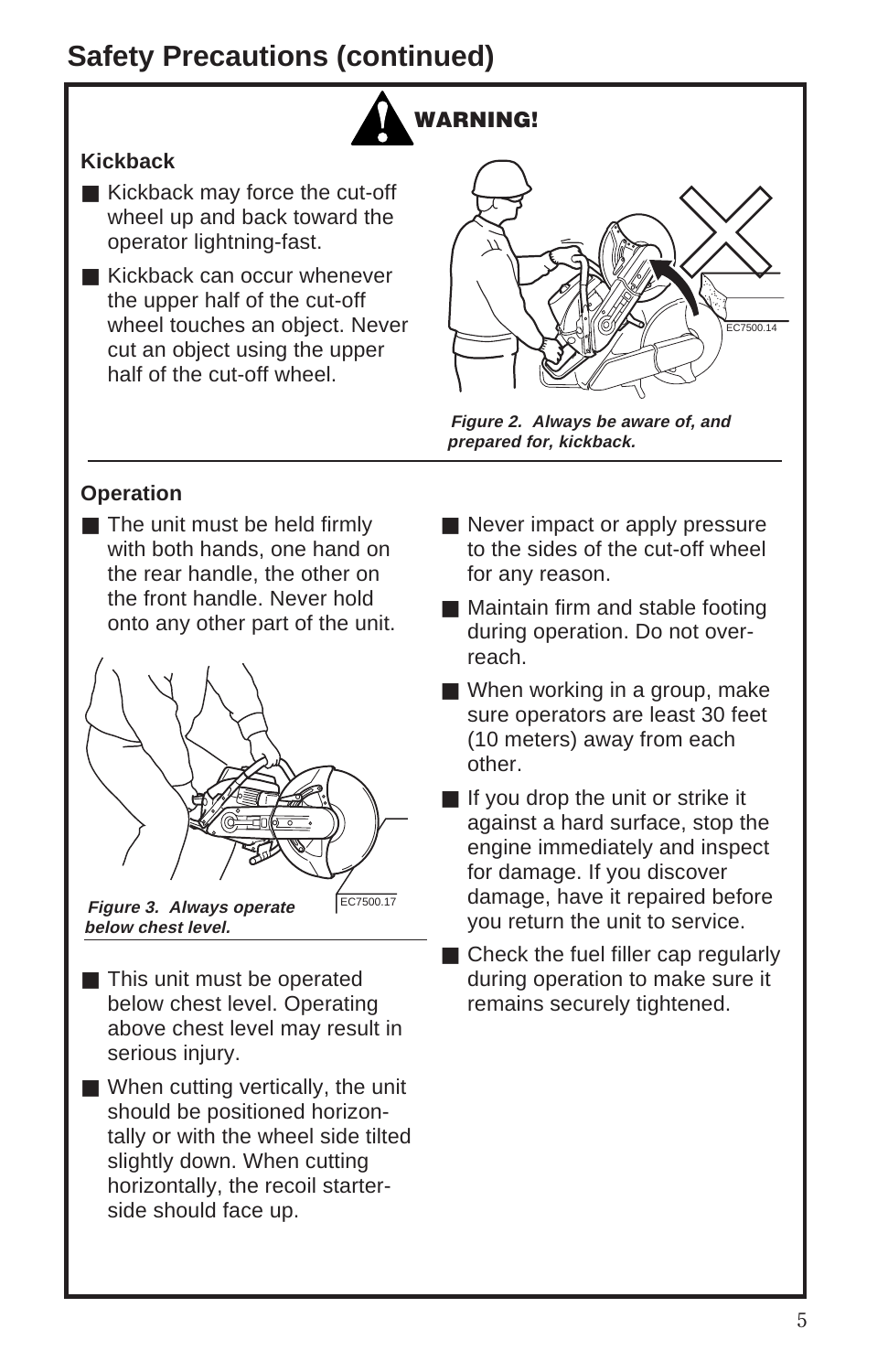### **Safety Precautions (continued)**



### **Operation (continued)**

- If you discover fuel leakage, immediately stop the engine.
- Cutting may cause sparks from the cut-off wheel. Make sure there is no flammable substances nearby.
- Never cut live electrical wires. The shock you might receive could be very serious.
- Do not touch hot parts such as the muffler or cylinder. You could burn yourself severely.
- The cut-off wheel gets hot while cutting. Never touch the wheel immediately after cutting. You could burn yourself severely.
- While the engine is running, never touch high voltage parts such as the spark plug cap and plug cord.

### **Stopping The Engine**

■ The cut-off wheel coasts for a while after the engine is stopped. Keep hold of the unit firmly until the wheel stops completely and then place it on the ground.

#### **Inspection and Maintenance**

- Before performing any inspection, maintenance, repair or cleaning of the unit, make sure engine and cut-off wheel are completely stopped and cooled down.
- Inspection and maintenance operations should be done in a well ventilated location and where there are no combustibles nearby.
- When replacing parts, always use Shindaiwa genuine parts. Using non-Shindaiwa genuine parts may result in serious injury.
- Inspection and maintenance operations not mentioned in this manual should be performed by an authorized Shindaiwa dealer.

### **Transport and Storage**

- When carrying the unit, make sure engine and cut-off wheel are completely stopped.
- Carry the unit with the front handle and with cut-off wheel facing rearward.
- When storing the unit, make sure the cut-off wheel is removed and the unit is placed on a secure, dry place.
- Keep the unit away from children.
- When storing the unit for more than a few days, empty the fuel tank completely.
- Store gasoline and mixed fuel in a closed, dry place and where combustibles are not nearby.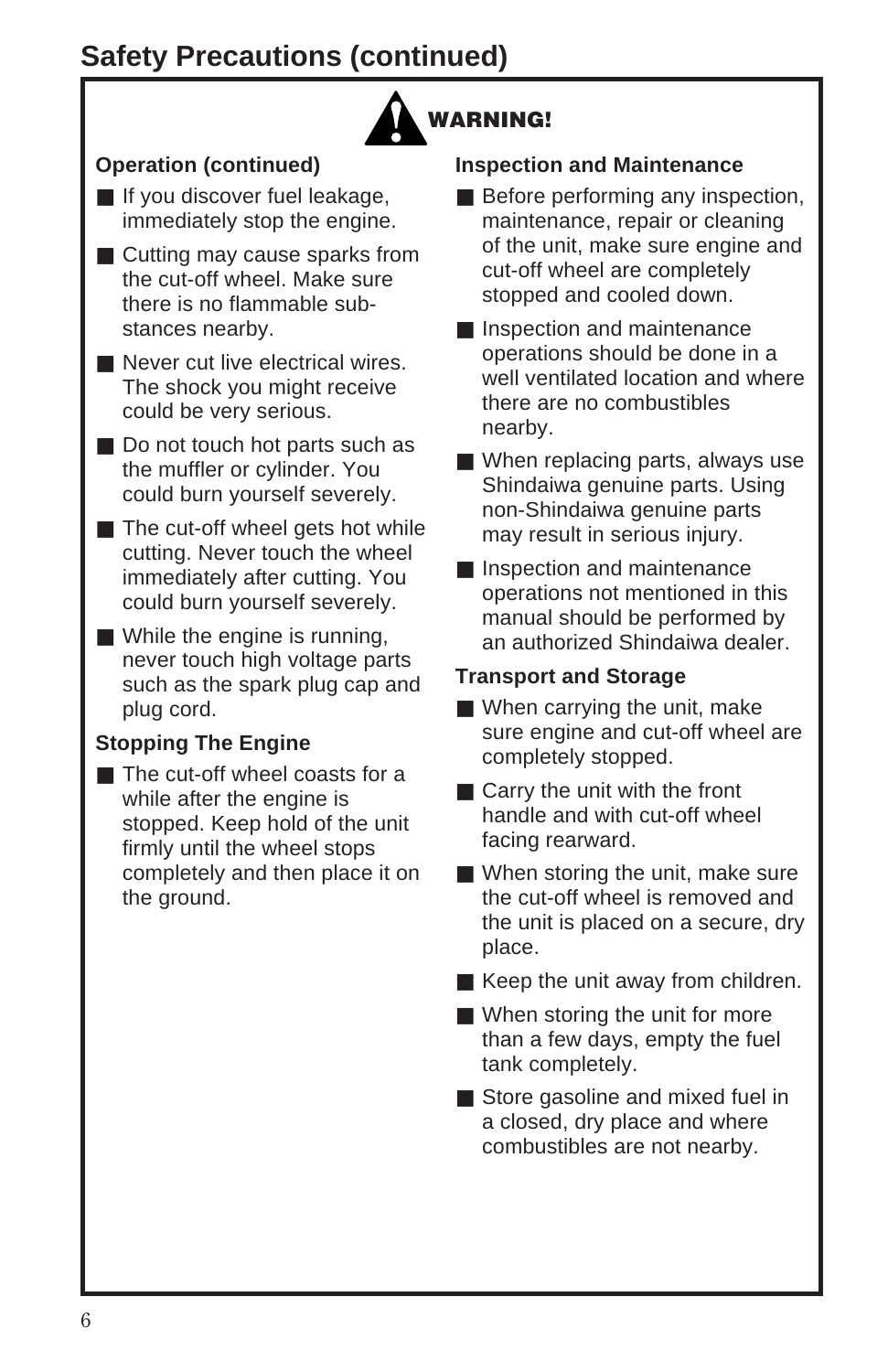### **Safety and Operation Information Labels**

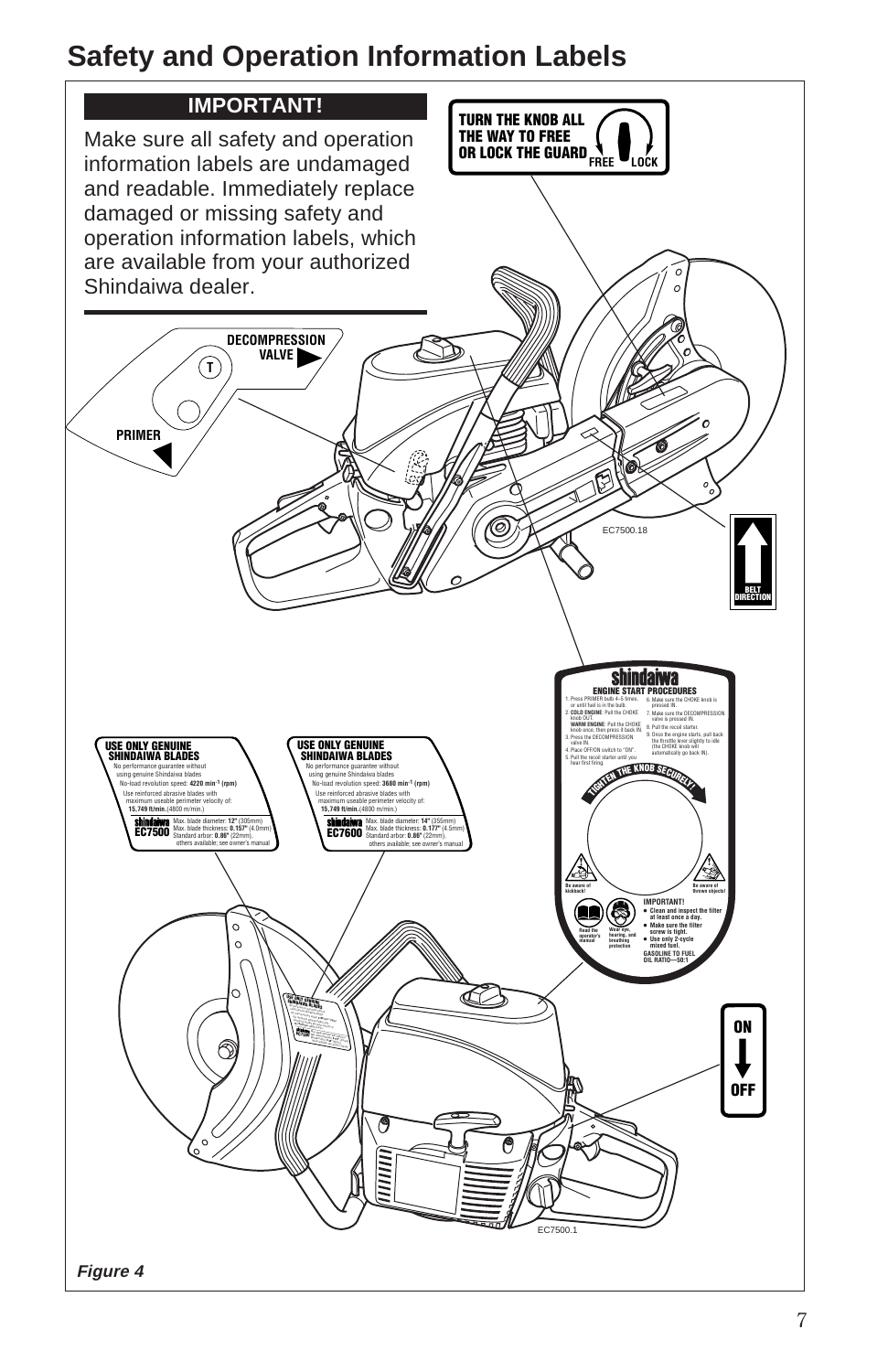### **Unit Description**

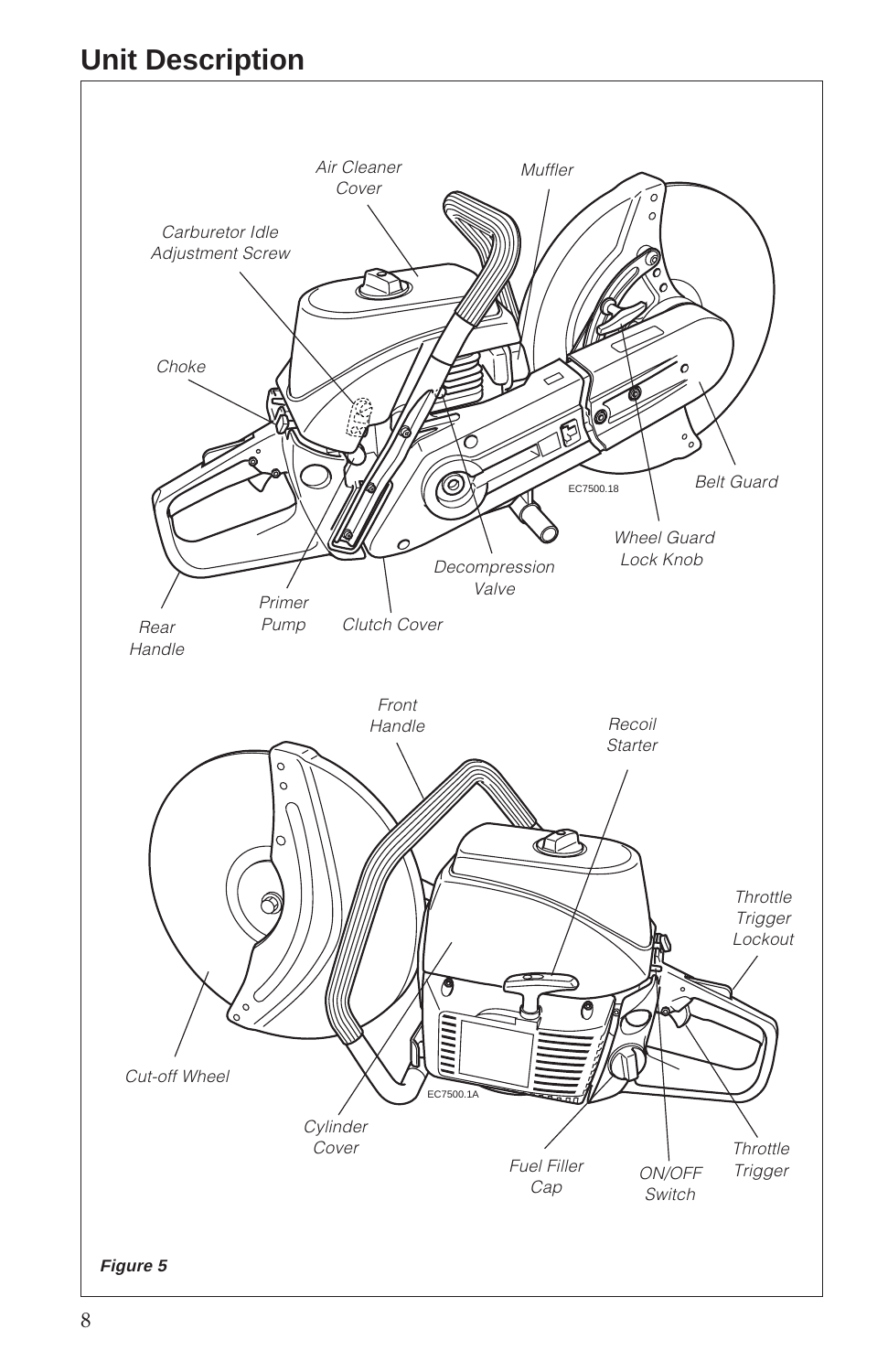### **Technical Specifications**

| Engine Type  2-Cycle,<br>vertical-cylinder, air-cooled                                                                                          |
|-------------------------------------------------------------------------------------------------------------------------------------------------|
| Displacement  4.5 cu. in. (73.5cc)*                                                                                                             |
| Bore x Stroke 2 x 1.4 in. (51 x 36mm)                                                                                                           |
| Max. Power Output**  4.5 hp (3.3kW)                                                                                                             |
| <b>Recommended Engine Idling</b><br>Speed 2,500 min <sup>-1</sup> (rpm)**                                                                       |
| <b>Recommended Maximum Engine</b><br>Speed  10,550 min-1 (rpm)**                                                                                |
| <b>Maximum Cutting Depth, EC7500</b><br>Abrasive Wheel<br>12 in. (305mm)  4 in. (102mm)<br>Diamond Wheel<br>12.5 in. (320mm)  4.4 in. (109mm)   |
| <b>Maximum Cutting Depth, EC7600</b><br>Abrasive Wheel<br>13.9 in. (355mm)  5 in. (127mm)<br>Diamond Wheel<br>14.1 in. (360mm)  5.1 in. (129mm) |
| <b>Rated Spindle Speed</b> †<br>EC7500  3,800 min-1 (rpm)<br>EC7600  3,320 min-1 (rpm)                                                          |
| <b>Maximum Spindle Speed</b> †<br>EC7500  4,220 min <sup>-1</sup> (rpm)<br>EC7600  3,680 min <sup>-1</sup> (rpm)                                |
| Maximum Peripheral Wheel Speed†<br>EC7500 13,300 ft/min. (67.5m/sec)<br>EC7600 13,500 ft/min. (68.0m/sec)                                       |
| <b>Speed Reduction Ratio</b><br>EC7500  2.50:1                                                                                                  |
| Type of Fuel  Unleaded gasoline<br>plus 2-cycle engine oil (50:1)                                                                               |
| <b>Fuel Tank Capacity  800ml</b>                                                                                                                |
| Carburetor Type  Diaphragm                                                                                                                      |
| Ignition System  Electronic                                                                                                                     |
| Spark Plug Champion, CJ6Y                                                                                                                       |
| Engine Starting/Stopping<br>Toggle switch, recoil starter                                                                                       |

**Power Transmission ..........** Automatic centrifugal clutch, V-ribbed belt

**Anti-Vibration System .............** Unified handles with 7-point support

**Safety Devices .........** Throttle lock-out, wheel guard

**Dry Weight (without wheel)** EC7500 .................... 22 lbs (10.0kg) EC7600 .................... 23 lbs (10.5kg)

**Dimensions (L x W x H)**

EC7500 ............ 29.1 x 8.6 x 14.7 in. (740 x 220 x 375mm)

EC7600 ............ 30.1 x 8.6 x 15.3 in. (765 x 220 x 390mm)

**Sound Pressure Level**†

| EC7500  101 dB (A) |  |
|--------------------|--|
|                    |  |

#### **Sound Power Level**††

#### **Vibration Level**§

| Front handle (idle/rated spindle) |                                       |  |  |  |
|-----------------------------------|---------------------------------------|--|--|--|
|                                   | EC7500  6.96/5.48m/sec <sup>2</sup>   |  |  |  |
|                                   | EC7600  10.09/10.49m/sec <sup>2</sup> |  |  |  |
|                                   | Rear handle (idle/rated spindle)      |  |  |  |
|                                   | EC7500  8.61/14.60m/sec <sup>2</sup>  |  |  |  |
|                                   | EC7600  8.93/13.70m/sec <sup>2</sup>  |  |  |  |

#### **Recommended Cut-off Wheels**

EC7500, abrasive ..... 12 in. (305mm) dia EC7500, diamond .. 12.5 in. (320mm) dia

EC7600, abrasive .. 13.9 in. (355mm) dia EC7600, diamond .. 14.2 in. (360mm) dia

**Arbor Sizes.....................** 0.78" (20mm), 0.86" (22mm), and 1.0" (25.4mm)

- Measured in accordance with EN ISO 11201: 1995.
- \*\* Measured in accordance with ISO 7293: 1983.
- † Measured with 305mm wheel (EC7500) and 355mm wheel (EC7600).
- †† Measured in accordance with EN ISO 3744: 1995.
- § Measured in accordance with EN 28662-1: 1992.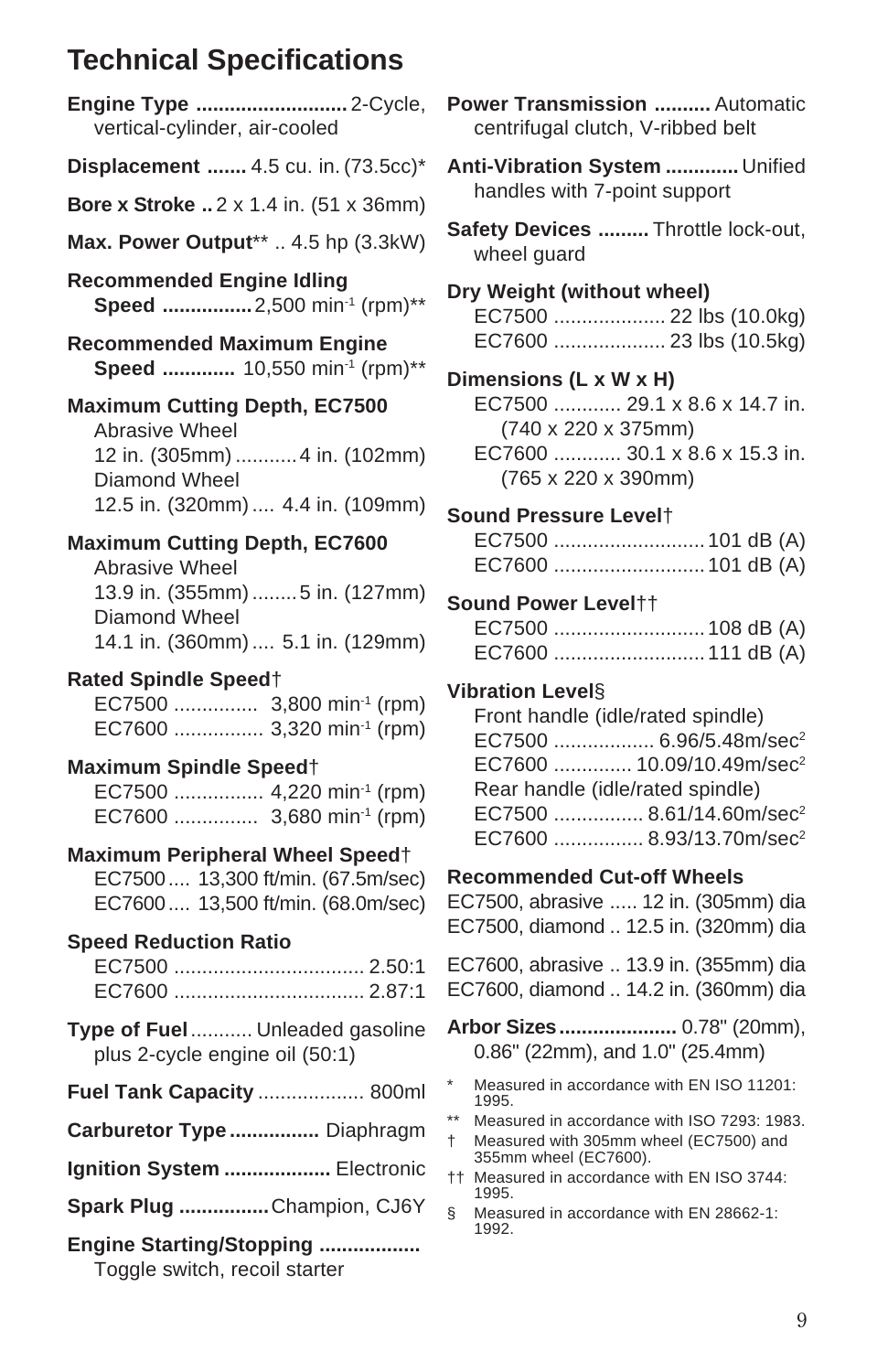### **Assembly Prior to Assembly**

Before assembling, make sure you have all the components required for a complete unit. This unit consists of the items shown in Figure 6.

Carefully inspect the engine unit for damaged or loosen bolts. If you find any damage or missing items, check with your dealer.



### **Mounting the Cut-off Wheel**

1. Select a cut-off wheel for your work according to the following chart. Refer to the wheel manufacturer's manual for additional information.

### **Recommended Cut-off Wheels**

- Inner bore: 0.78" (20mm), 0.86" (22mm), 1.0" (25.4mm)
- Wheels for EC7500 Abrasive: 305mm outer diameter Diamond: 320mm outer diameter

### Wheels for EC7600

Abrasive: 355mm outer diameter Diamond: 360mm outer diameter

#### **IMPORTANT!**

This unit is equipped with a 0.86" (22mm) wheel collar. Wheel adapters for 20mm and 25.4mm cut-off wheels are located in the tool set. Before mounting a wheel, determine its arbor diameter. If it is necessary to replace the



collar, remove the snap ring on the arbor, install the correct size arbor collar, and then replace the snap ring.



### **WARNING!**

Use of the incorrect collar size may lead to wheel failure and unit failure that could result in serious injury.

- 2. Make sure the ON-OFF switch is Off and the engine is stopped.
- 3. Insert a hex wrench into the hole in the belt guard to prevent the arbor from turning. See Figure 7.

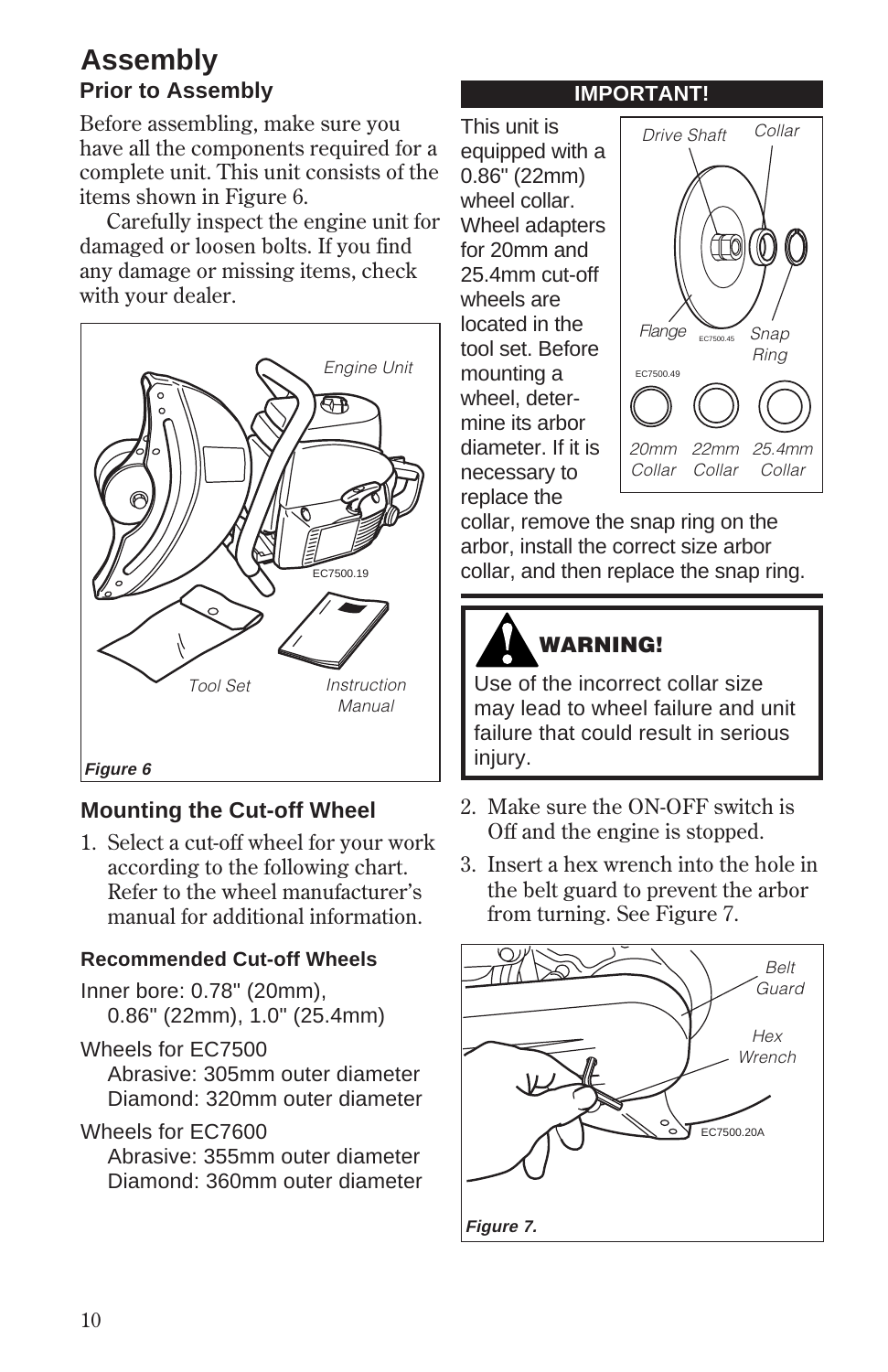4. Loosen bolt with the wrench and remove bolt and outer flange. See Figure 8.



5. Place cut-off wheel so the inner bore is properly set onto the collar.

### **Filling the Fuel Tank**

## **WARNING!**

- When filling the fuel tank, make sure the engine is stopped and cool.
- Filling the fuel tank or mixing fuel and oil must be done in a place where there is no risk of fire.

### **CAUTION!**

Some gasolines contain alcohol as an oxygenate! Oxygenated fuels may cause increased operating temperatures. Under certain conditions, alcohol-based fuels may also reduce the lubricating qualities of some mixing oils. Never use any fuel containing more than 10% alcohol by volume! Generic oils and some outboard motor oils may not be intended for use in high-performance air-cooled 2-cycle engines and should never be used in your Shindaiwa engine.

### **CAUTION!**

This engine is designed to operate on a 50:1 mixture consisting of unleaded gasoline and premium 2 cycle mixing oil only.



Using an inappropriate cut-off wheel may cause the wheel to break and may result in serious injury.

- 6. Replace outer flange and bolt, and then, while holding hex wrench in the hole in belt guard, tighten the bolt with wrench.
- 7. Make sure the cut-off wheel is securely fastened. Spin the wheel to make sure it does not wobble.
- Use only fresh, clean unleaded gasoline with a pump octane of 87 or higher.
- Mix all fuel with a premium 2-cycle air-cooled mixing oil at a 50:1 gasoline/oil ratio.

### **Examples of 50:1 mixing quantities**

- 1 gallon gasoline to 2.6 oz. mixing oil.
- 5 liters gasoline to 100ml mixing oil.

### **IMPORTANT!**

Mix only enough fuel for your immediate needs. If fuel must be stored longer than 30 days and oil with fuel stabilizer is not used, it should first be treated with a fuel stabilizer such as StaBil™.

- 1. Use a container to pre-mix gasoline and oil. Pour oil in first, then add gasoline.
- 2. Remove the fuel filler cap by turning counterclockwise.
- 3. Fill the tank with the mixed fuel, then tighten the fuel filler cap securely.
- 4. Any spilled fuel must be wiped up completely. Make sure the unit has no fuel leaks.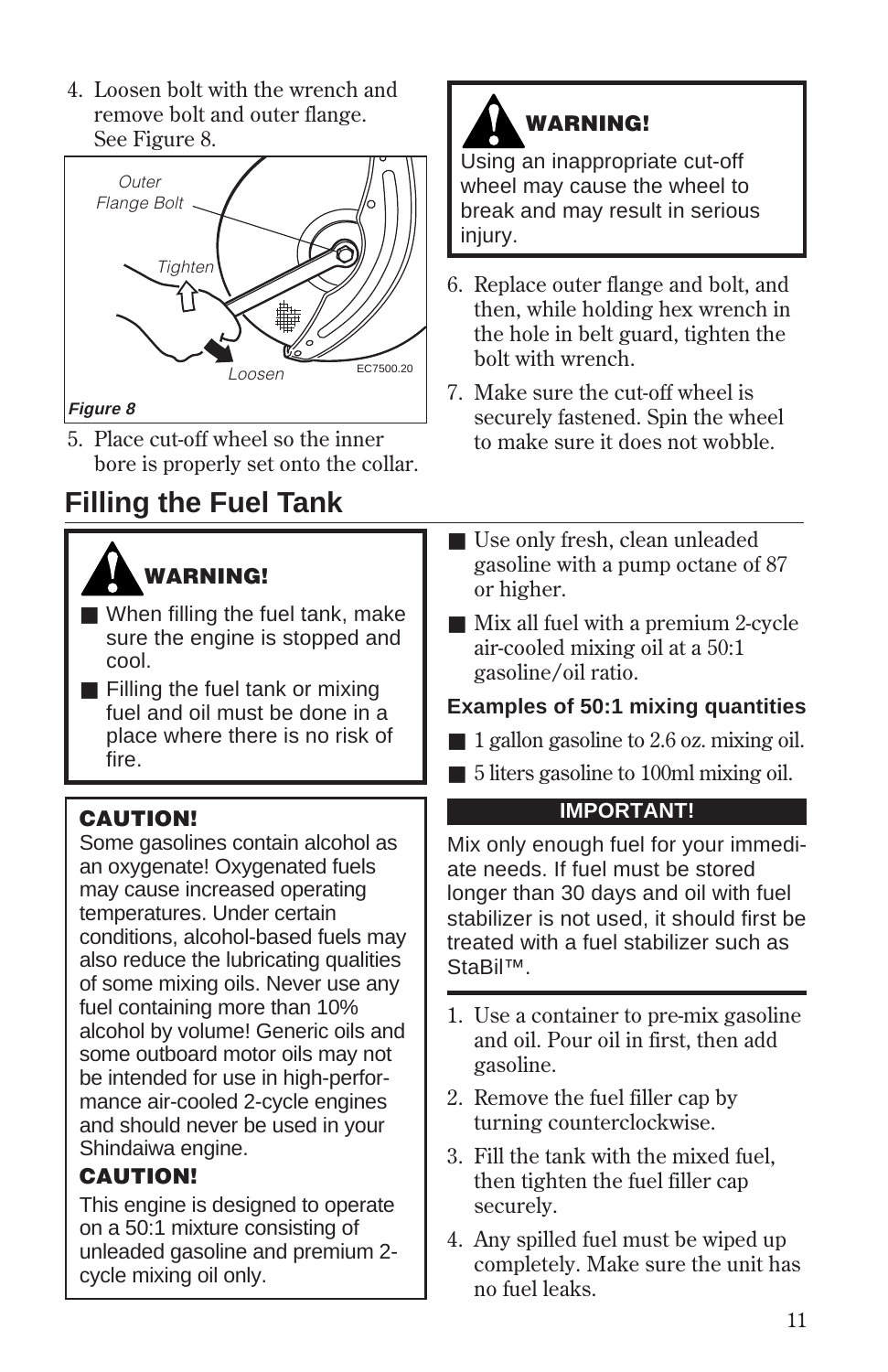### **Starting the Engine** When the Engine is Cold



- Before starting the engine, place the unit on a clean, level surface. Make sure you have good secure footing and always keep a firm grip on the unit.
- Move at least 10 feet (3m) away from the fueling site before starting the engine.
- Make sure the cut-off wheel is well clear of obstacles. The cutoff wheel may rotate when the engine starts.
- Keep bystanders well away.
- Never start the engine without a cut-off wheel installed.
- 1. Turn the on-off switch **On**.
- 2. Depress the primer pump a few times repeatedly until the primer pump is almost filled with fuel. See Figure 9.



#### **Figure 9**

- 3. Push the decompression valve **In.**
- 4. Pull the choke all the way out (choke closed). The throttle will automatically be set to fast idle. See Figure 9.
- 5. Place the unit on firm ground.
- 6. Secure the unit by placing your right foot inside the rear handle and your left hand on the front handle. See Figure 10.



- 7. Grip the recoil starter handle with your right hand, pull the starter cord slowly until you feel the starter engage, then…
- 8. …start the engine by pulling the starter cord upward rapidly.

### **CAUTION!**

- The recoil starter can be damaged by abuse.
- Never pull the starter cord to its full length.
- Always engage the starter before cranking the engine.
- Always rewind the starter cord slowly. Do not just let go of the cord.
- 9. When the engine fires, push the choke in to its original position (choke open).
- 10. If the engine does not continue to run, pull the recoil again.
- 11. As the engine starts, clear excess fuel from the combustion chamber by revving the engine several times.

### **IMPORTANT!**

The throttle trigger can not be moved without first depressing the lockout lever.

Operating the throttle will automatically disengage the fast idle setting.

12. Let the engine run at idle speed for 2-3 minutes to warm up.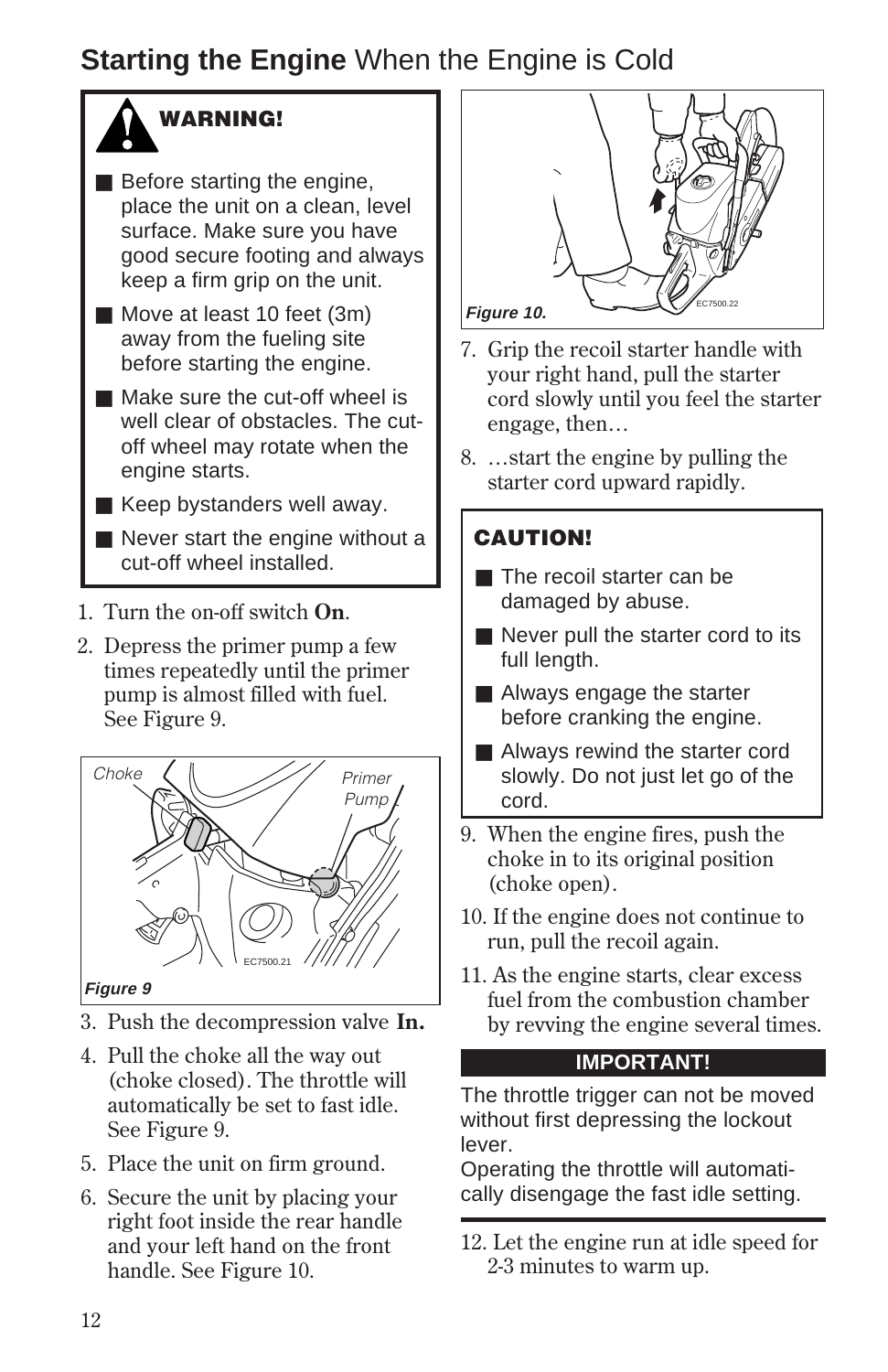### **Starting a Warm Engine**

1. Turn the on-off switch **On.**

### **WARNING!**

The cut-off wheel must not rotate at idle speed. If it rotates, reduce idle speed by adjusting the idle adiust screw.

- 2. Push the decompression valve in.
- 3. Pull the choke all the way out and push it back to the original position (choke open). The throttle is automatically set at a fast idle position.
- 4. Follow Steps 5 though 12, *Starting a Cold Engine* (previous page).

### **If the Engine Doesn't Start**

If the engine fails to start, repeat the appropriate starting procedure for a cold or warm engine.



**Keep well away from fire!**

### **If the engine still does not start,**

- 1. Pull the choke all way out.
- 2. Unscrew the knob on the cleaner cover and remove the cleaner cover. See Figure 11.



3. Unscrew the two bolts securing the filter element, remove the filter element. See Figure 12.



4. Remove the plug cap and disconnect the spark plug by using the plug wrench. See Figure 13. Check to see if the spark plug electrode is fuel-soaked.



- 5. If the spark plug is wet, dry it completely. Clear excess fuel from the combustion chamber by cranking the engine several times with the spark plug is removed.
- 6. Reassemble the spark plug, plug cap, filter and cleaner cover.
- 7. Follow the appropriate starting procedure described above.
- 8. If the spark plug is dry, fuel is likely not being supplied to the combustion chamber properly.
- Check the fuel filter and carburetor. Refer to the Inspection and Maintenance Section.
- Refer to the Troubleshooting Section, page 24.

If the engine still does not start, contact your Shindaiwa dealer.

### **Stopping the Engine**

Let the engine run at idle speed for 2-3 minutes, then turn the on-off switch **Off.**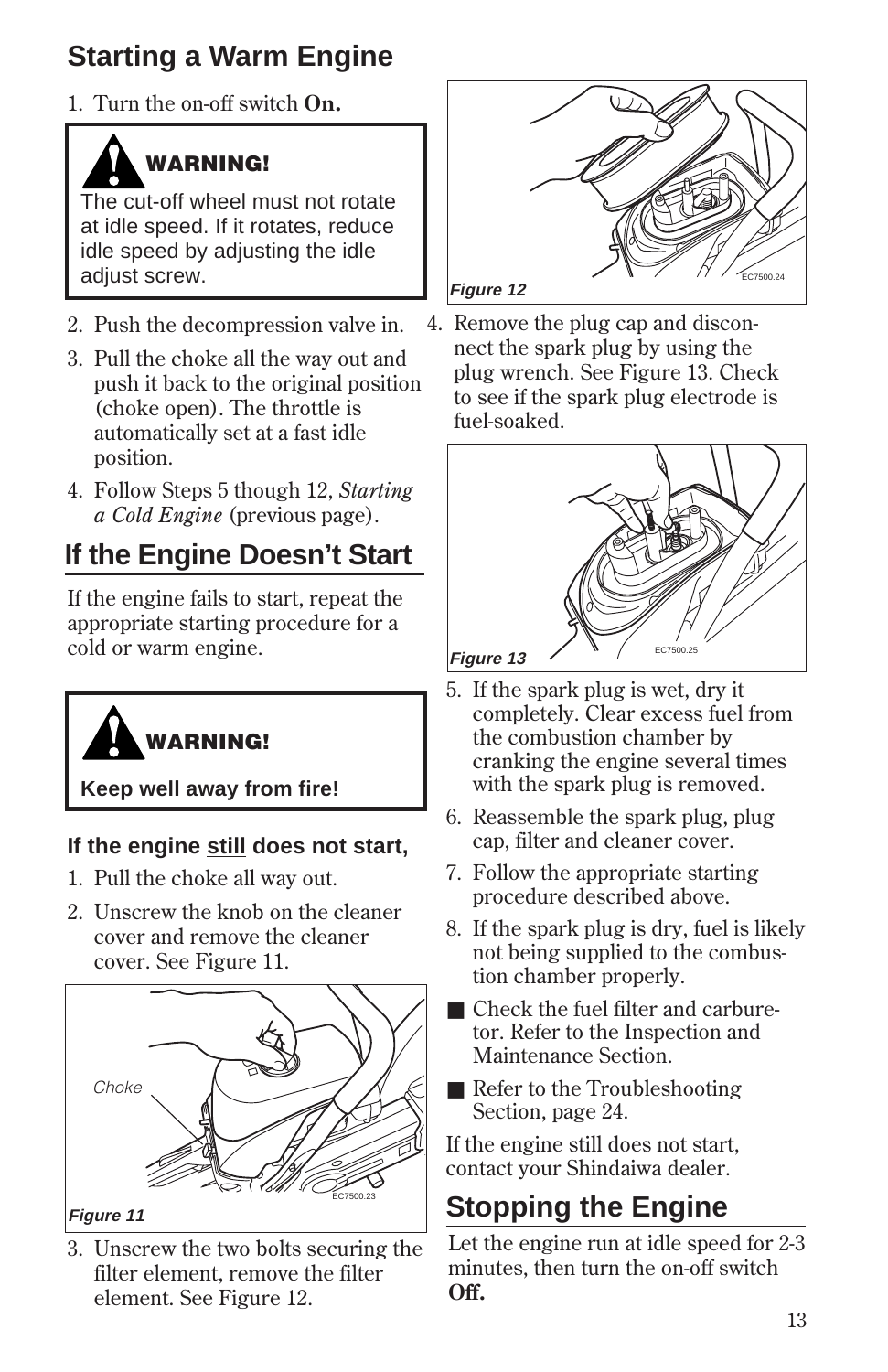### **Operation**



- Never permit bystanders or animals near the unit when starting or operating the unit.
- **Be aware of kickback!** Kickback may force the cut-off wheel up and back toward the operator lightning-fast. Kickback can occur whenever the upper half of the cut-off wheel touches an object. **Never cut an object using the upperhalf of the cut-off wheel.**
- When operating, always wear snug-fitting clothing, safety gloves, safety non-skid footwear, hearing protection, a dust-proof mask, a helmet and goggles.



When using the cut-off saw, the wheel guard must be securely in position as a protection against a broken wheel. If the wheel guard is not in place, a broken wheel could project fragments at high speed and strike you or others, possibly resulting in serious injury.

### **Wet or Dry Operation**

This unit is designed to be operated for either dry or wet cutting. A water dust-suppression kit is available for this unit but is not supplied in the unit packaging. Please refer to the assembly and operating instructions supplied with the water dust-suppression kit.

### **Adjusting Wheel Guard Angle**

Adjust the position of the wheel guard so that fragments will not fly toward you if the wheel fractures. To reposition the wheel guard, loosen the lock knob (counterclockwise). When the wheel guard is positioned correctly, securely tighten the lock knob. See Figure 14.



### **Cutting**

This unit performs most efficiently when cutting between 8,500 and 9,500  $min<sup>-1</sup>$  (rpm). While running the engine at full throttle, apply slight pressure to the cut-off wheel against an object so that engine speed stays at 8,500–9,500 min-1 (rpm). Too much pressure to the wheel will lower wheel speed, reducing cutting efficiency considerably.

- 1. Make sure you have a clear work area and secure footing.
- 2. Position the cut-off wheel vertically to an object. Start cutting at a low speed and then gradually accelerate the speed.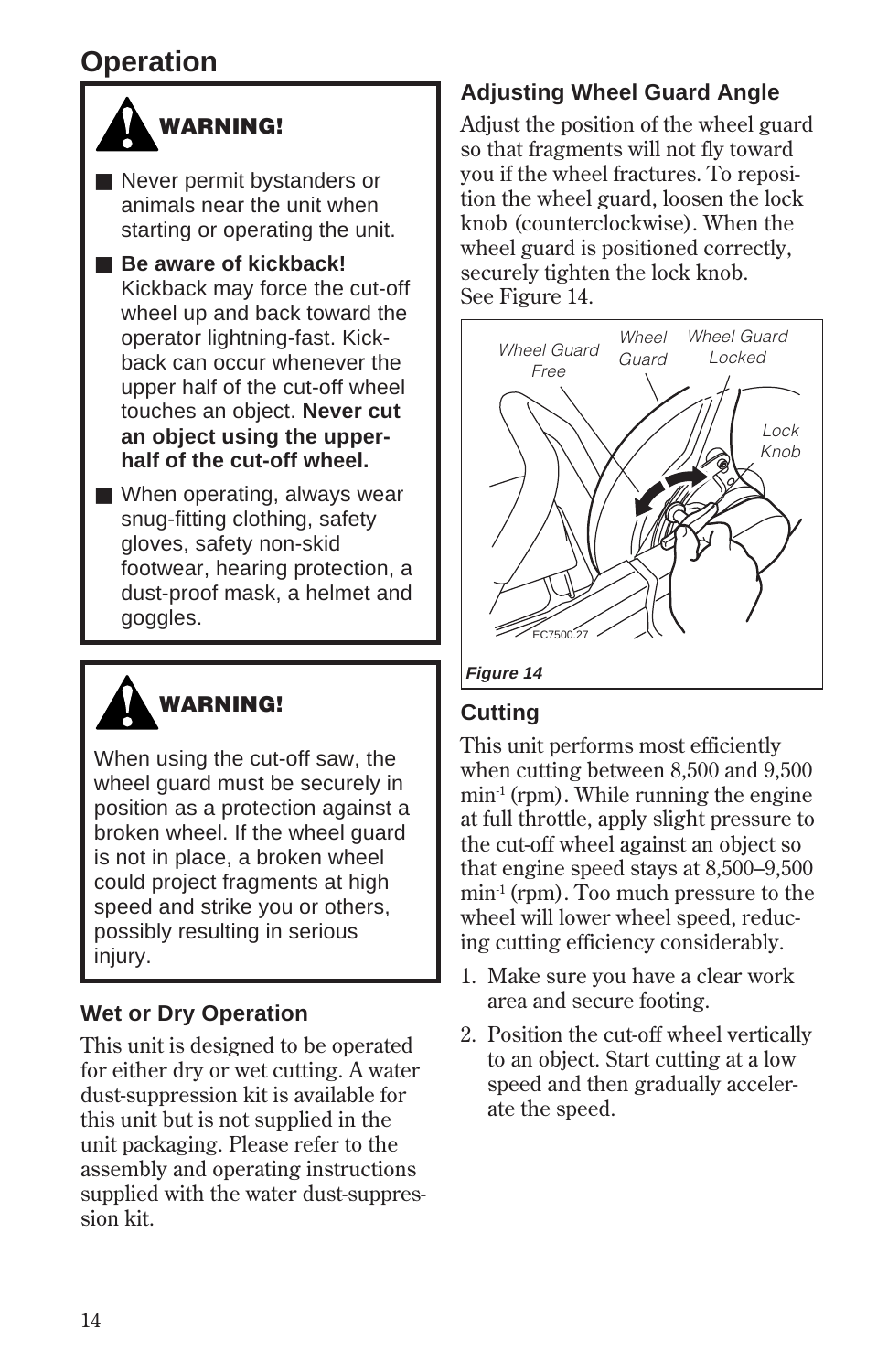### **Reversing cutting head for flush cutting operations**

### **WARNING!**

Before performing any work on the cut-off saw, make sure the engine is stopped and the ignition switch is OFF.



For units equipped with a water kit, loosen the (2) water nozzles and disconnect the main water line from the double nozzle.

1. Remove the cutting wheel (See pages 10 and 11). Using a Phillips screwdriver, loosen the tension screw until the tension indicator is all the way to the front of the scale. See Figure 15.



2. Back off tension screw another 4-5 turns so that adequate clearance is achieved where the tension screw contacts the mount when the mount is turned over. See Figure 16.



3. Using a 6mm hex wrench, remove the two belt guard bolts and slide the belt guard forward to remove. See Figure 17.



4. Remove the blade mount from the mounting surface and rotate the blade mount 180º, then remount to the right hand side of mounting surface. See Figure 18.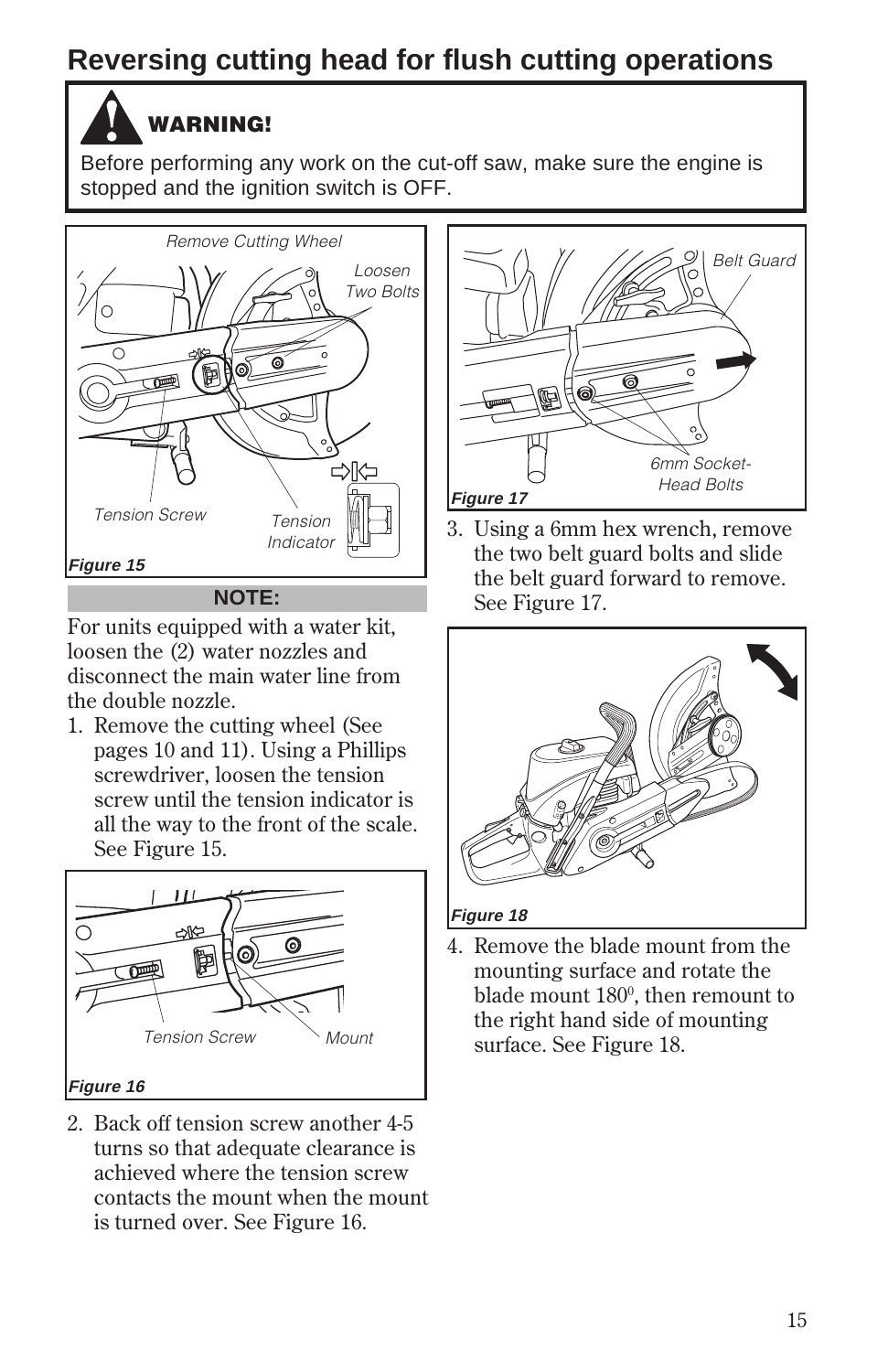### **Reversing cutting head for flush cutting operations (cont.)**



5. Making sure that the drive belt is fully engaged in the drive pulleys, slide the belt cover on and install the two socket-head bolts into the left-hand side of the mounting surface only until the bolts bottom on the belt cover. See Figure 19.



- 6. Adjust the tension screw until the tension indicator is in the middle of the scale. See Figure 20.
- 7. Tighten the two mounting bolts securely.
- 8. Reconnect the main water line, adjust and retighten water nozzles (if equipped with a water kit).
- 9. Reinstall the cutting wheel.

### **Inspection and Maintenance**

MAINTENANCE, REPLACEMENT, OR REPAIR OF EMISSION CONTROL DEVICES AND SYSTEM MAY BE PERFORMED BY ANY REPAIR ESTABLISH-MENT OR INDIVIDUAL. HOWEVER, WARRANTY REPAIRS MUST BE PER-FORMED BY A DEALER OR SERVICE CENTER AUTHORIZED BY SHIN-DAIWA KOGYO, LTD. AND USE OF PARTS THAT ARE NOT EQUIVALENT IN PERFOR-MANCE AND DURABILITY TO AUTHORIZED PARTS MAY IMPAIR THE EFFECTIVENESS OF THE EMISSION CONTROL SYSTEM AND MAY HAVE A BEARING ON THE OUTCOME OF THE WARRANTY CLAIM.

| <b>Item</b>           | <b>What to Do</b>       | <b>Daily</b> | Weekly |   | Monthly As Req'd |
|-----------------------|-------------------------|--------------|--------|---|------------------|
| Air Cleaner           | Clean                   | V            |        |   |                  |
| Cut-off Wheel         | Check & Sharpen         | V            |        |   |                  |
| <b>Bolts/Screws</b>   | Check & Retighten       | V            |        |   |                  |
| <b>Fuel Cap</b>       | Check Leakage           | V            |        |   |                  |
| <b>Fuel Tank</b>      | Check Leakage           | V            |        |   |                  |
| <b>Wheel Guard</b>    | <b>Check Function</b>   | ✓            |        |   |                  |
| <b>Clutch Bearing</b> | Grease                  |              | V      |   |                  |
| <b>Belt</b>           | <b>Check and Adjust</b> |              | V      |   |                  |
| Spark Plug            | Check and Clean         |              |        | V |                  |
| <b>Cylinder Fins</b>  | Clean                   |              |        | V |                  |
| <b>Fuel Filter</b>    | Clean                   |              |        | V |                  |
| Carburetor            | Adjust                  |              |        |   | V                |

### **Inspection and Maintenance Requirements**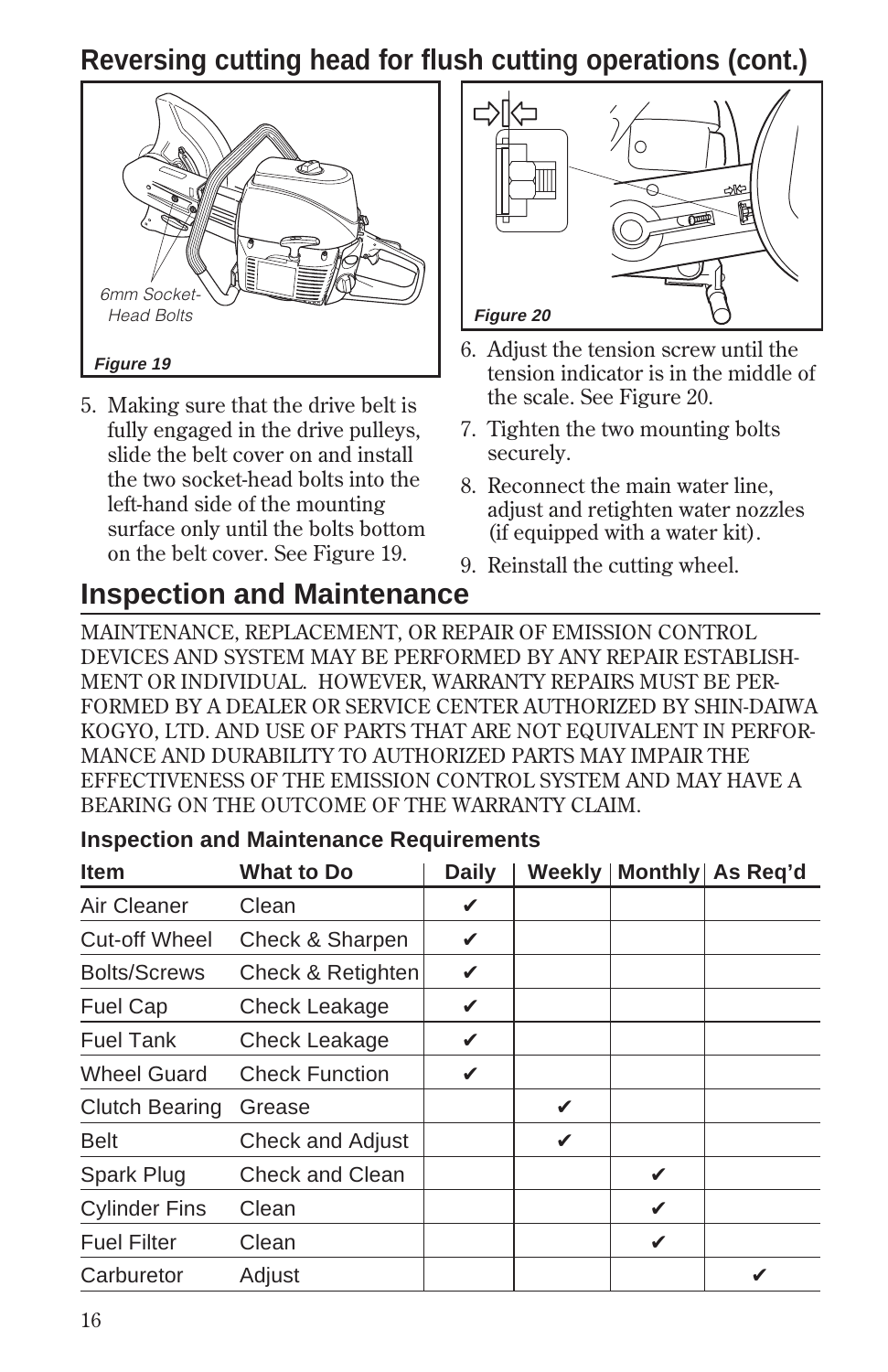### **Cleaning the Air Cleaner**



Inspection and maintenance should be done in a well ventilated place and where there is no risk of fire.

Dust in the air cleaner will affect engine life. The air filter must be cleaned every time you start operating.

**Clean the air filter once a day and replace the filter every 20 hours of operation** according to the following procedures. See Figure 21.

- 1. Pull the choke lever out so that dust will not enter the carburetor.
- 2. Unscrew the knob on the cleaner cover and remove the cleaner cover and filter.
- 3. Remove the pre-filter from the filter.
- 4. clean the pre-filter with soap and water and let dry.
- 5. If compressed air is available, blow air from inside the filter to remove dust. If compressed air is not available, remove dust by gently tapping the element on a hard surface.



When cleaning the filter, the filter housing and the inside of the cleaner cover should also be cleaned.

- 6. Replace the pre-filter onto the filter and reassemble them into the filter housing. Make sure both filter bolts are securely tightened.
- 7. Reinstall the cleaner cover and make sure the knob is securely tightened.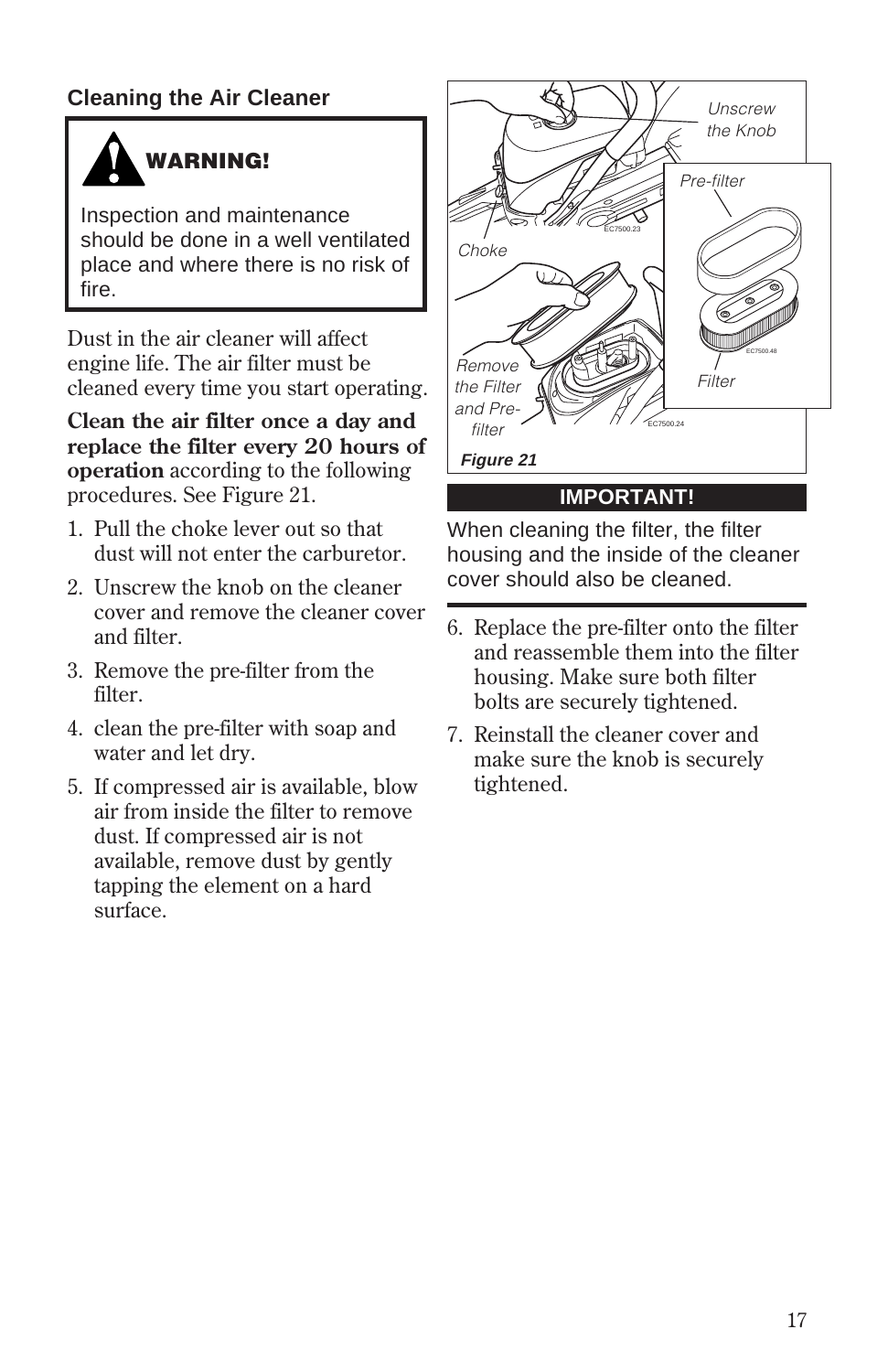### **Adjusting the Carburetor Adjusting Idle Speed**

It is not necessary to adjust the carburetor when the unit is new. Adjust the carburetor only when you are sure it is necessary due to differences in working conditions such as atmospheric pressure or temperature, or change in unit conditions after more than 10 hours of use.

If you are unfamiliar with carburetor adjustment techniques, ask your dealer for advice.

Adjust the carburetor in accordance with the following procedures.



When adjusting the carburetor, keep bystanders well away, and make sure the cut-off wheel is clear of any interference because the wheel may rotate during carburetor adjustment.

1. Prior to adjusting, clean the air filter as described on the previous page and then run the engine for a few of minutes at idle speed to warm up the engine.

To adjust idle speed, turn the Idle Adjust Screw with a screwdriver. See Figure 22. Turn clockwise to increase idle speed. Adjust idle speed so the cut-off wheel does not rotate at idle.

Recommended idle speed: 2,200–2,600 min-1 (rpm)



**Figure 22**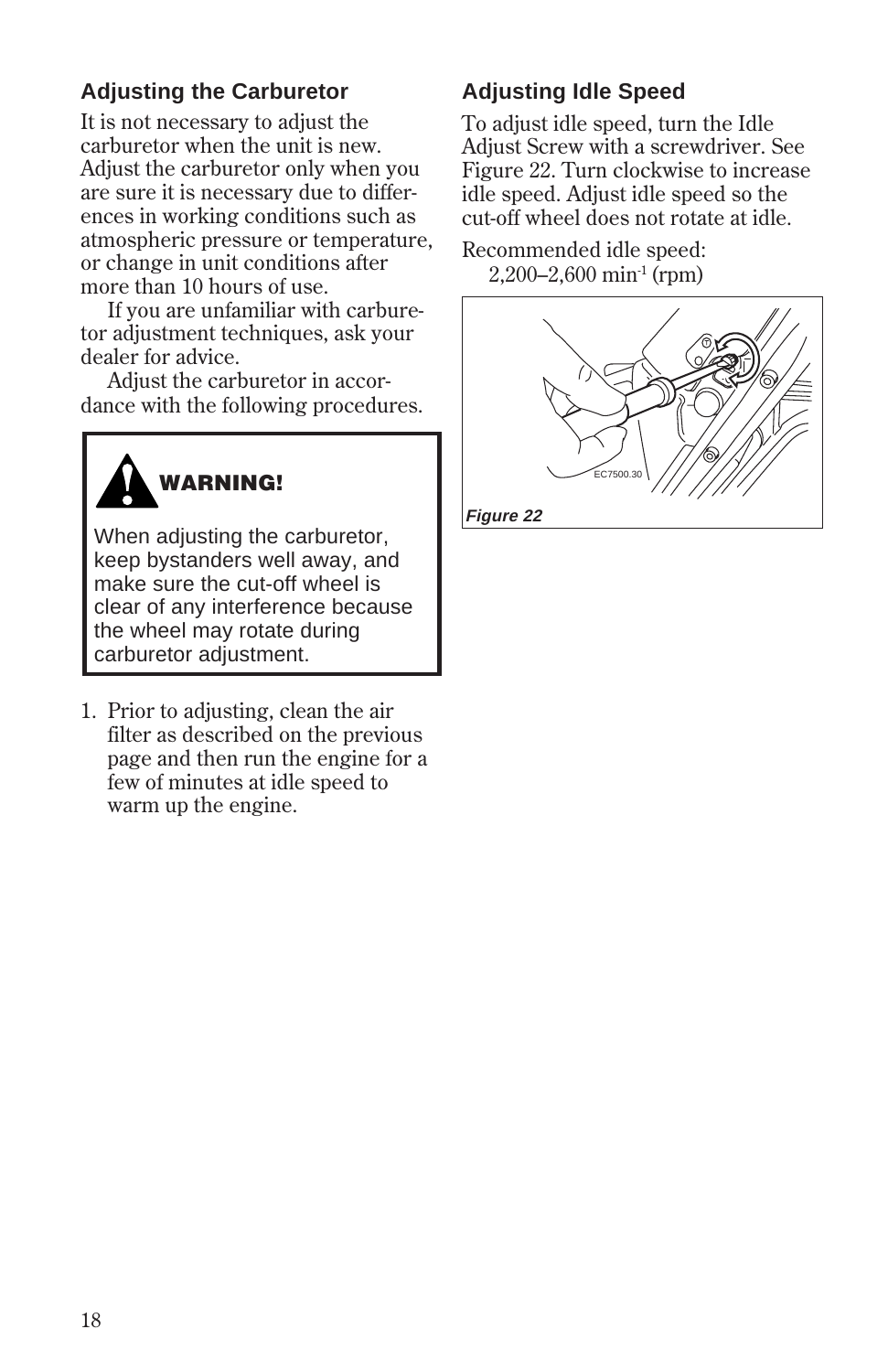### **High and Low Speed Needle**

The high and low speed needle is fixed and cannot be adjusted.

### **Spark Plug Maintenance**

If the engine becomes hard to start or if idle speed is unstable, inspect the spark plug according to the following procedures.

- 1. Remove the spark plug. Refer to the procedures on page 13, *If the Engine Does Not Start…*
- 2. Clean the electrode with a wire brush. If necessary, adjust the electrode gap. The gap should be 0.024" (0.6mm). See Figure 24.



### **Cleaning Cylinder Fins**



Before cleaning cylinder fins, make sure the engine is cold.

Dust and debris may accumulate between the cylinder fins and can lead to engine overheating. In order to maintain efficient service, cylinder fins should be cleaned once every month.

### **Checking the Drive Belt**

The transmission belt tends to loosen and wear after a period of operation and should be checked and adjusted regularly according the following procedures. If the belt is worn, torn, cracked, scratched or otherwise damaged, replace it with a new one immediately.

### **Adjusting Belt Tension** (Figure 25)

- 1. Loosen the two bolts in the belt guard by one turn.
- 2. Turn the tension screw so the washer aligns with the mark on the clutch cover.
- 3. Tighten the two bolts in the belt guard.

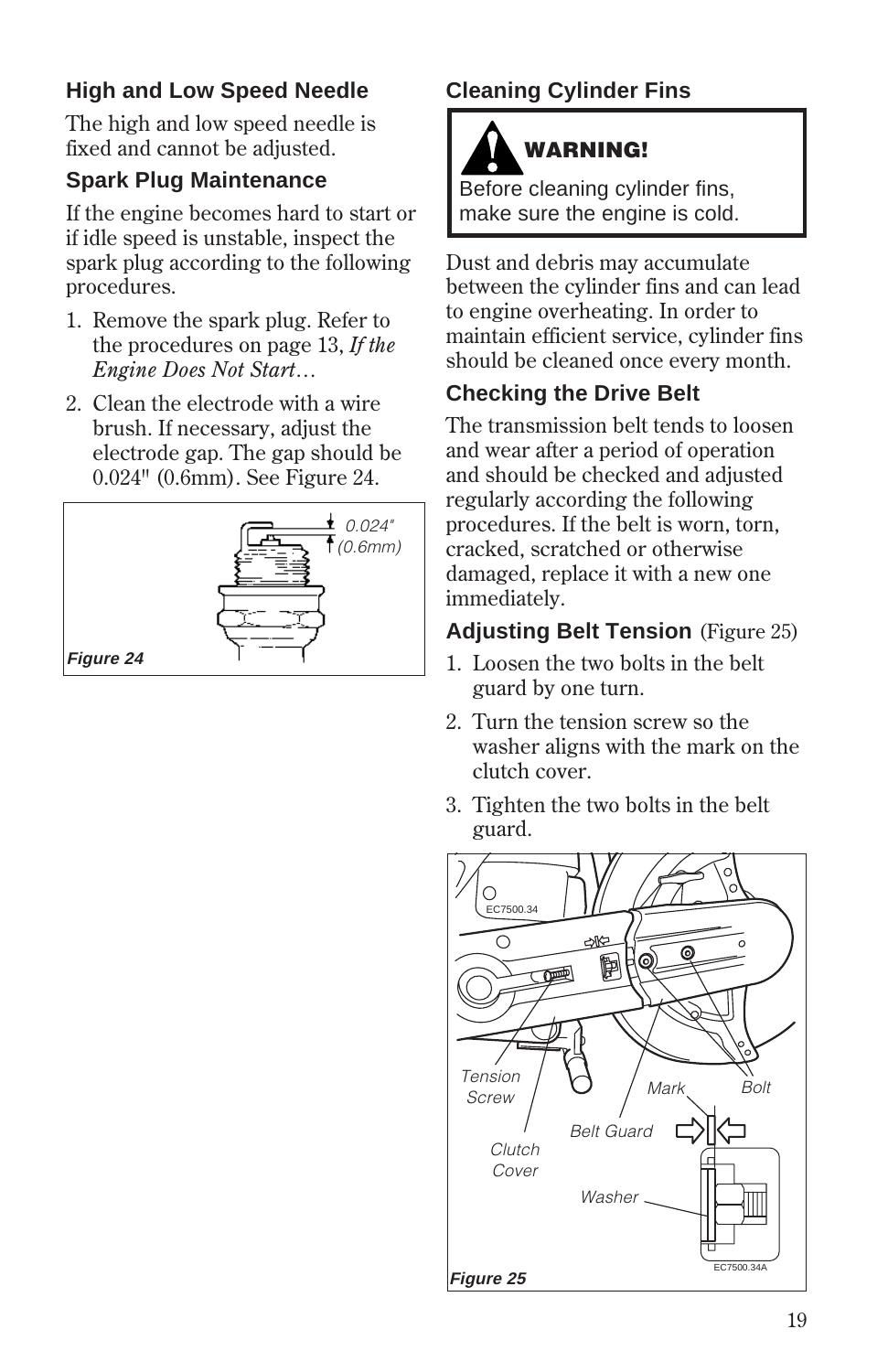### **Replacing the Drive Belt**

- 1. Loosen the tension screw. Loosen the two bolts on the belt guard and remove the belt guard by sliding it to the right. See Figure 26.
- 2. Loosen the two bolts in the clutch cover and remove the clutch cover.
- 3. Replace the old belt with a new one.



4. Reassemble the clutch cover and the belt guard and adjust the belt tension. Figure 27 illustrates the components.



### **Checking the Cut-off Wheel**



Never use a wheel which has breakage, cracks or distortion. The wheel may break while operating and may result in serious injury.

Always check the condition of the cutoff wheel before starting the engine. Make sure there are no breaks, cracks or warps. See Figure 28.

#### **A faulty wheel must be replaced with a new one!**

The tips of a diamond wheel should be sharpened regularly to maintain cutting efficiency. See page 22.

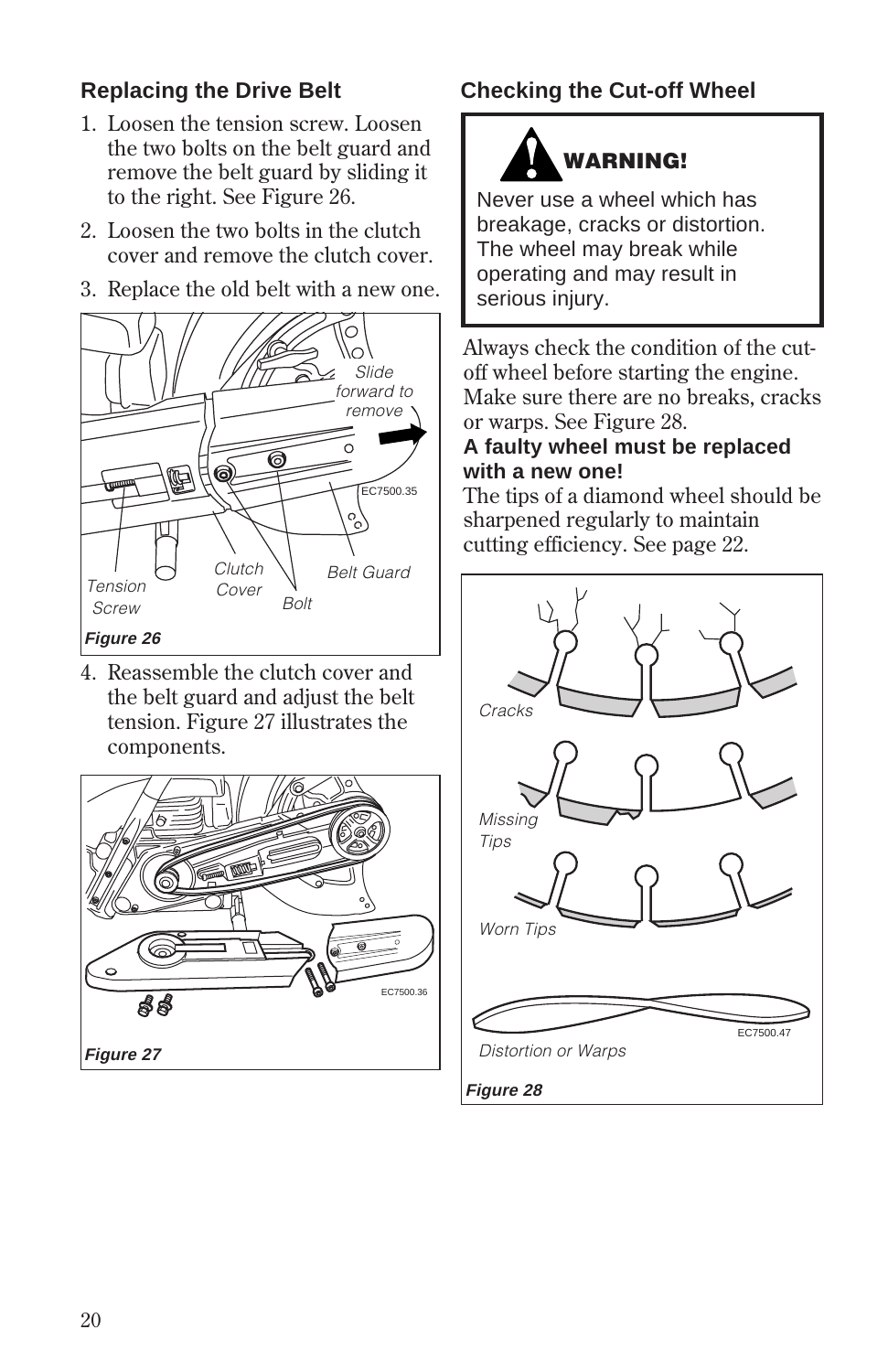### **Replacing the Cut-off Wheel**

- 1. Make sure the ignition switch is Off and the engine is stopped.
- 2. Insert a 6mm hex wrench into the hole in the belt guard to prevent the drive shaft from turning. See Figure 29.



- 3. Loosen the outer flange bolt with the wrench and remove the bolt and outer flange.
- 4. Before mounting a cut-off wheel, determine its arbor diameter. If necessary, remove the snap ring from the arbor, install the correct collar, then re-install the snap ring.



Using the wrong size collar may lead to failure of the wheel or the unit and could result in serious injury.

- 5. Remove the old wheel and install the new one. Make sure the inner bore is properly set onto the collar.
- 6. Replace the outer flange and bolt, then holding the hex wrench in the hole of the belt guard, tighten the bolt with the wrench.
- 7. Make sure the cut-off wheel is securely fastened and does not wobble.



Make sure the replacement cut-off wheel rpm rating is greater than the speed indicated on the wheel guard label.



### **CAUTION!**

Make sure the rotating direction of wheel corresponds to the one indicated on the wheel guard. Make sure there is no dust around the outer flange.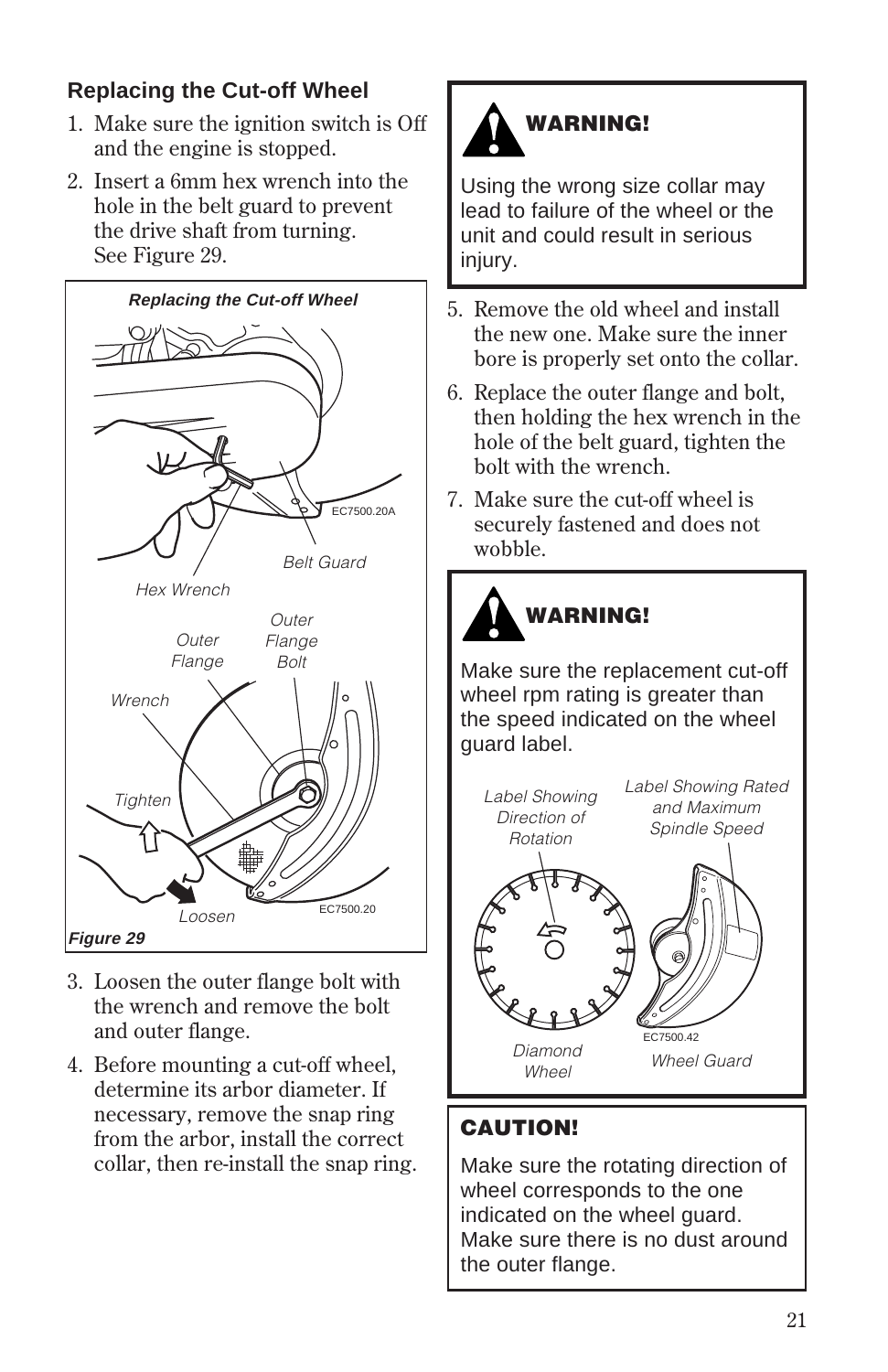### **Sharpening a Diamond Cut-off Wheel**

While running the engine at low speed, make about 10 passes at cutting a concrete block or a soft brick. Keep the block watered while sharpening.

### **Checking the Fuel Filter**



#### **KEEP AWAY FROM FIRE OR EXCESS HEAT!**

- 1. Remove the fuel filler cap.
- 2. Take the filter out from the fuel opening by using a hooked wire. If the filter is hard and clogged with debris, replace it with a new one. See Figure 30.

### **CAUTION!**

Make sure the fuel line is not pierced by the hooked wire. The fuel line can be easily damaged.



- 3. Put the filter back into the fuel tank. Make sure the fuel tube is not bent and the filter stays at the bottom of the tank.
- 4. Put the fuel filler cap back and tighten it securely.

### **Lubricating the Clutch Bearing**

Grease the clutch bearing every 20 hours of operation. Squeezing a grease gun three times will deliver an appropriate amount of grease. See Figure 31.

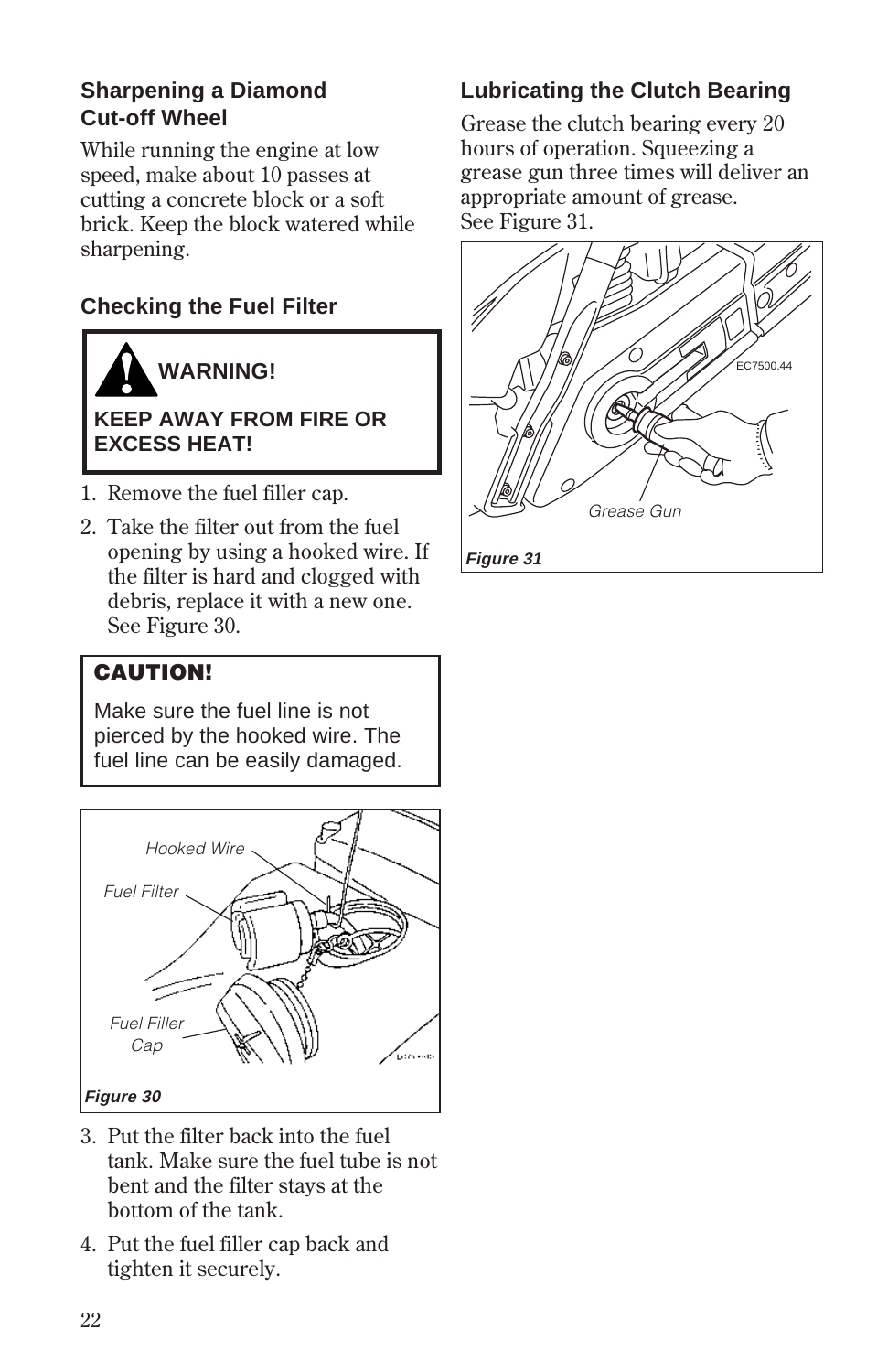### **Long Term Storage**

Whenever the unit will not be used for 30 days or longer, use the following procedures to prepare if for storage:

- 
- Clean external parts thoroughly.
- Drain all the fuel from the carburetor and the fuel tank.

#### **IMPORTANT!**

All stored fuels should be stabilized with a fuel stabilizer such as StaBil™.

To remove the remaining fuel from the fuel lines and carburetor and with the fuel drained from the fuel tank…

- 1. Prime the primer bulb until no more fuel passes through.
- 2. Start the engine and idle until it stops running.
- 3. Repeat Steps 1 and 2 until the engine will no longer start.

### **CAUTION!**

Gasoline stored in the carburetor for extended periods can cause hard starting and could also lead to increased service and maintenance costs.

- Remove the spark plug and pour about 1/4 ounce of 2-cycle mixing oil into the cylinder through the spark plug hole. Slowly pull the recoil starter 2 or 3 times so oil will evenly coat the interior of the engine. Reinstall the spark plug.
- Before storing the unit, repair or replace any worn or damaged parts.
- Remove the air cleaner element from the carburetor and clean it as described on page 17, then reassemble the element.
- Clean the exterior of the unit thoroughly.
- Store the unit is a clean, dust-free area.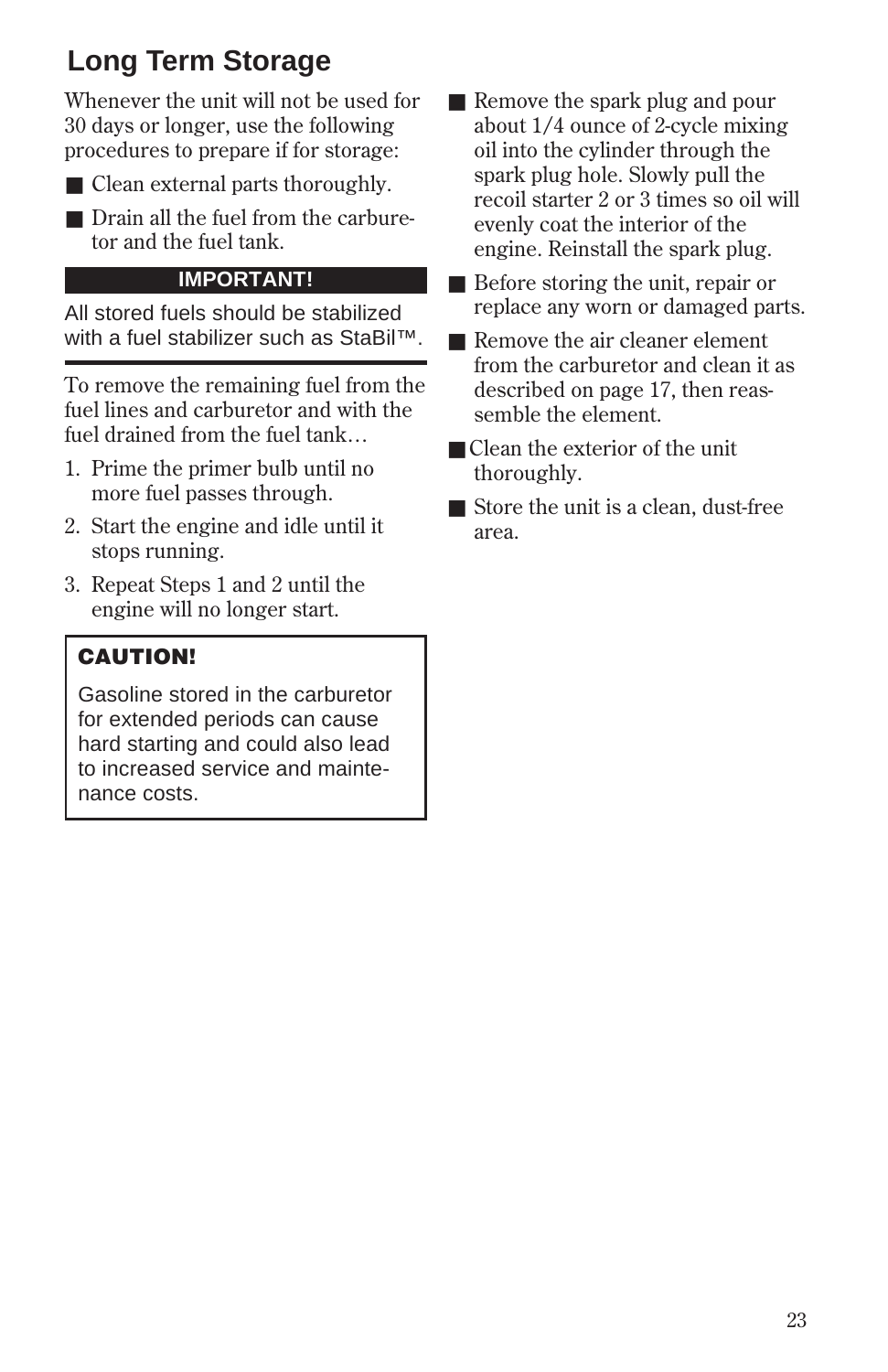### **Troubleshooting**

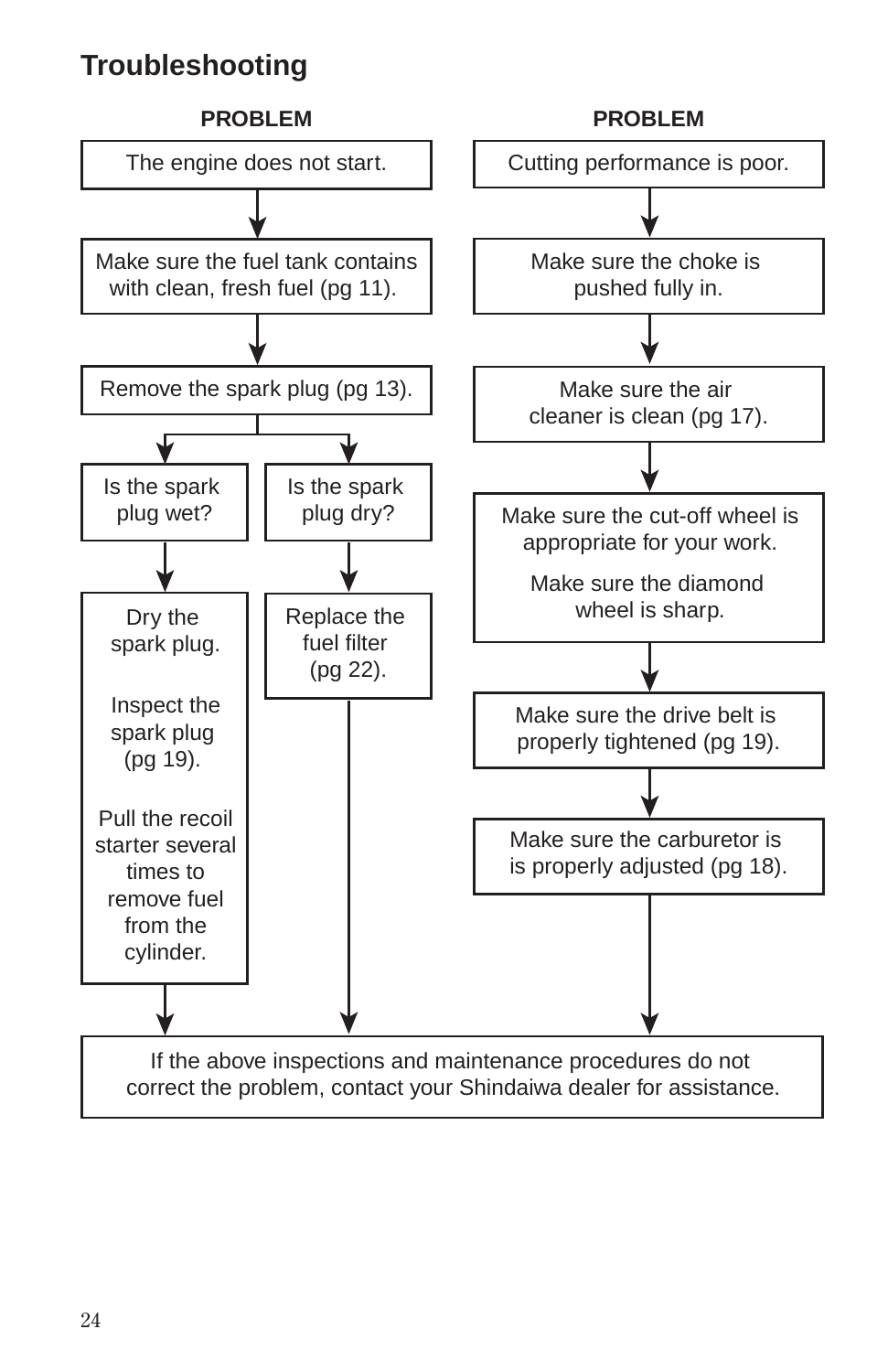### **Shindaiwa Kogyo Co., Ltd. Federal Emission Design And Defect Limited Warranty Utility And Lawn And Garden Engines**

 Shindaiwa Kogyo Co., Ltd. warrants to the initial purchaser and each subsequent owner, that this utility equipment engine (herein engine) is designed, built and equipped to conform at the time of initial sale, to all applicable regulations of the U.S. Environmental Protection Agency (EPA), and that the engine is free of defects in materials and workmanship that would cause this engine to fail to conform with EPA regulations during its warranty period. This emission warranty is applicable in all States, except the State of California.

 For parts listed under PARTS COVERED, the dealer authorized by Shindaiwa Kogyo Co., Ltd. will, at no cost to you, make the necessary diagnosis, repair, or replacement of any defective emission-related component to ensure that the engine complies with applicable U.S. EPA regulations.

#### **MANUFACTURERS WARRANTY COVERAGE**

 When sold within the U.S., this engine's emission control system is warranted for a period of two (2) years from the date this product is first delivered to the original retail purchaser.

#### **OWNER'S WARRANTY RESPONSIBILITIES**

 As the engine owner, you are responsible for the performance of the required maintenance listed in your owner's manual. Shindaiwa Kogyo Co., Ltd. recommends that you retain all receipts covering maintenance on your engine, but Shindaiwa Kogyo Co., Ltd. cannot deny a warranty claim solely for the lack of receipts or for your failure to ensure the performance of all scheduled maintenance.

 As the engine owner, you should however be aware that Shindaiwa Kogyo Co., Ltd. may deny your warranty coverage if your engine or a part has failed due to abuse, neglect, improper maintenance or unapproved modifications.

 You are responsible for presenting your engine to the nearest dealer authorized by Shindaiwa Kogyo Co., Ltd. when a problem exists.

 If your Shindaiwa Dealer is unable to answer questions regarding your warranty rights and responsibilities, you should then contact your Shindaiwa Distributor.

 For the name and telephone number of the Shindaiwa Distributor in your area, please call Shindaiwa Inc. at (503) 692-3070 between the hours of 8:00 AM and 5:00 PM Pacific Standard Time.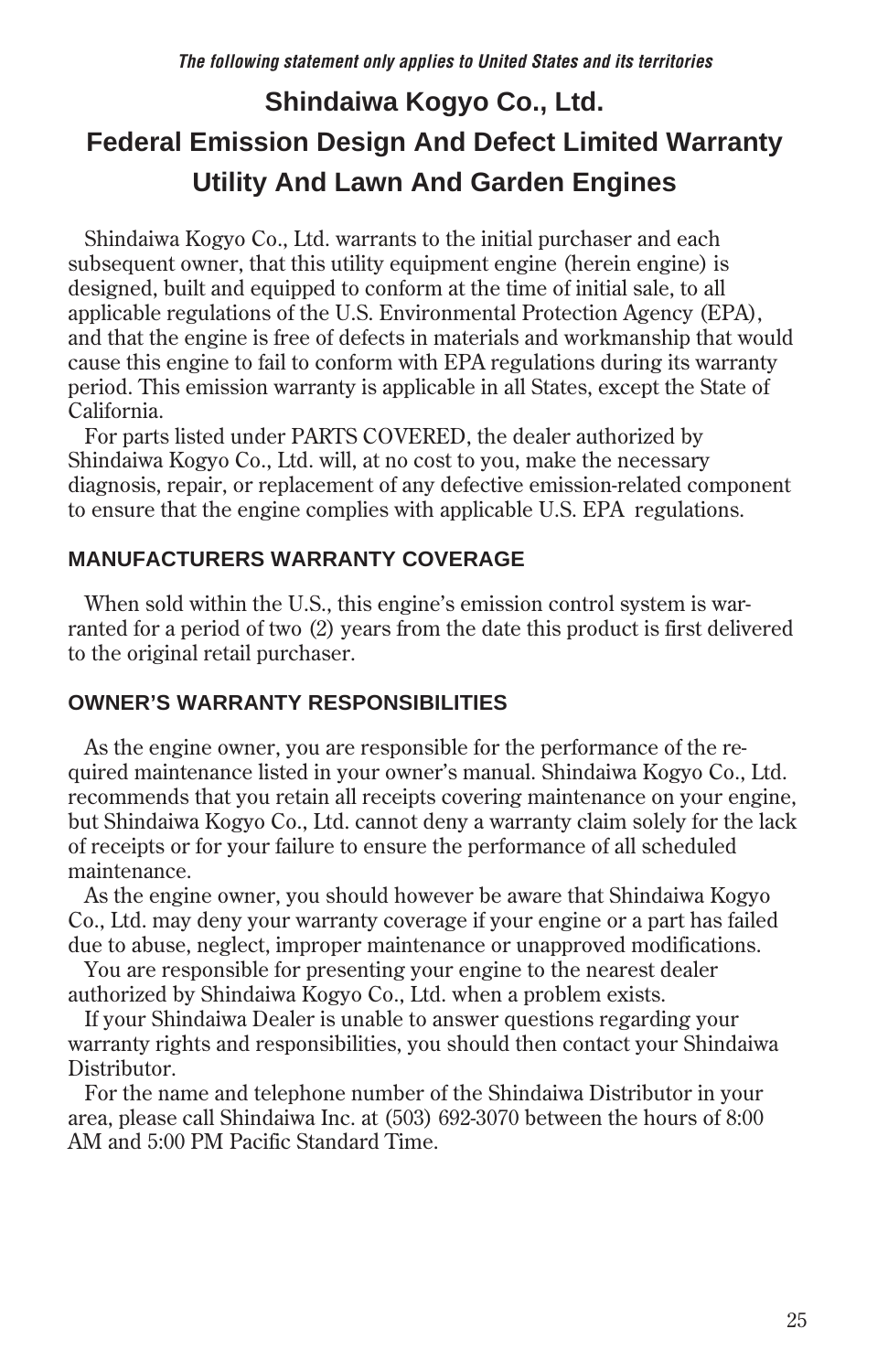#### **PARTS COVERED**

Listed below are the parts covered by the Federal Emission Design and Defect Warranty. Some parts listed below may require scheduled maintenance and are warranted up to the first scheduled replacement of that part. The warranted parts include:

- 1. Carburetor Internal Components
	- Valve Assembly-throttle, Jet, Metering Diaphram
- 2. Ignition System Components
	- Ignition Coil
	- Flywheel Rotor

 The emission control system for your particular Shindaiwa engine may also include certain related hoses and connectors.

#### **LIMITATIONS**

 The Federal Emission Design and Defect Warranty shall not cover any of the following:

- (a) conditions resulting from tampering, misuse, improper adjustment (unless they were made by the dealer or service center authorized by Shindaiwa Kogyo Co., Ltd. during a warranty repair), alteration, accident, failure to use the recommended fuel and oil, or not performing required maintenance services,
- (b) the replacement parts used for required maintenance services,
- (c) consequential parts used for required maintenance services,
- (d) diagnosis and inspection fees that do not result in eligible warranty service being performed, and
- (e) any non-authorized replacement part, or malfunction of authorized parts due to use of non-authorized parts.

#### **MAINTENANCE AND REPAIR REQUIREMENTS**

 You are responsible for the proper use and maintenance of the engine. You should keep all receipts and maintenance records covering the performance of regular maintenance in the event questions arise. These receipts and maintenance records should be transferred to each subsequent owner of the engine. Shindaiwa Kogyo Co., Ltd. reserves the right to deny warranty coverage if the owner has not properly maintained the engine. Shindaiwa Kogyo Co., Ltd. will not deny warranty repairs, however, solely because of the lack of repair, maintenance or failure to keep maintenance records.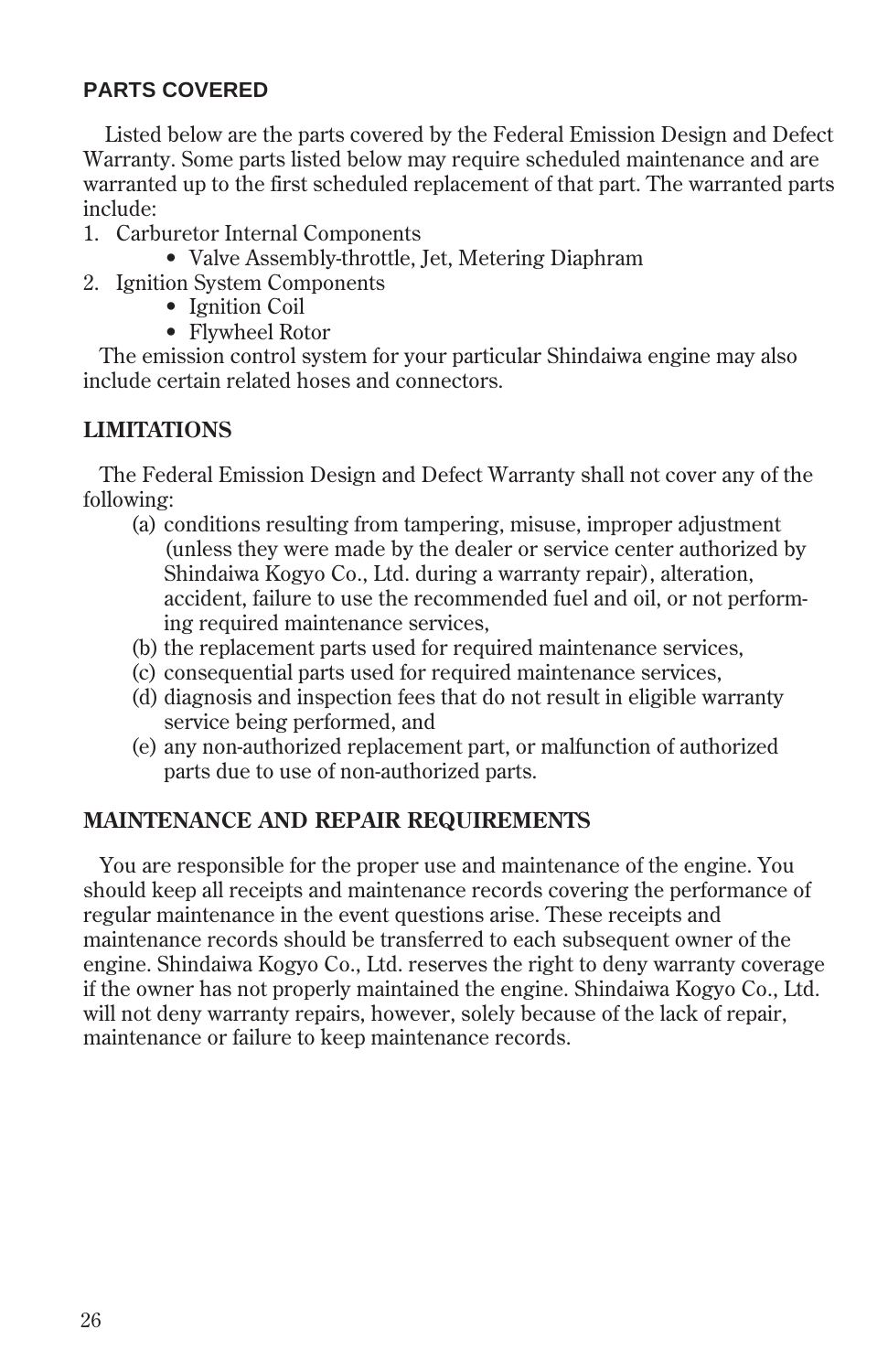MAINTENANCE, REPLACEMENT OR REPAIR OF EMISSION CONTROL DEVICES AND SYSTEMS MAY BE PERFORMED BY ANY REPAIR ESTABLISHMENT OR INDIVIDUAL; HOWEVER, WARRANTY REPAIRS MUST BE PERFORMED BY A DEALER OR SERVICE CENTER AUTHORIZED BY SHINDAIWA KOGYO CO., LTD. THE USE OF PARTS THAT ARE NOT EQUIVALENT IN PERFORMANCE AND DURABILITY TO AUTHORIZED PARTS MAY IMPAIR THE EFFECTIVENESS OF THE EMISSION CONTROL SYSTEM AND MAY HAVE A BEARING ON THE OUTCOME OF A WARRANTY CLAIM.

 If other than the parts authorized by Shindaiwa Kogyo Co., Ltd. are used for maintenance replacements or for the repair of components affecting emission control, you should assure yourself that such parts are warranted by their manufacturer to be equivalent to the parts authorized by Shindaiwa Kogyo Co., Ltd. in their performance and durability.

#### **OBTAINING WARRANTY SERVICE**

 All repairs qualifying under this limited warranty must be performed by a dealer authorized by Shindaiwa Kogyo Co., Ltd.

 If any emission-related part is found defective during the warranty period, it is your responsibility to present the product to an authorized Shindaiwa dealer. Bring your sales receipts showing the date of purchase for this engine. The dealer authorized by Shindaiwa Kogyo Co., Ltd. will perform the necessary repairs or adjustments within a reasonable amount of time and furnish you with a copy of the repair order. All parts and accessories replaced under this warranty become the property of Shindaiwa Kogyo Co., Ltd.

 To locate an authorized Shindaiwa dealer near you, contact your Shindaiwa Distributor. For the name and telephone number of the Shindaiwa Distributor in your area, please call Shindaiwa Inc. at (503) 692-3070 between the hours of 8:00 AM and 5:00 PM Pacific Standard Time.

#### **THIS WARRANTY IS ADMINISTERED BY**

Shindaiwa Inc. 11975 S.W. Herman Rd. Tualatin OR. 97062 (503) 692-3070